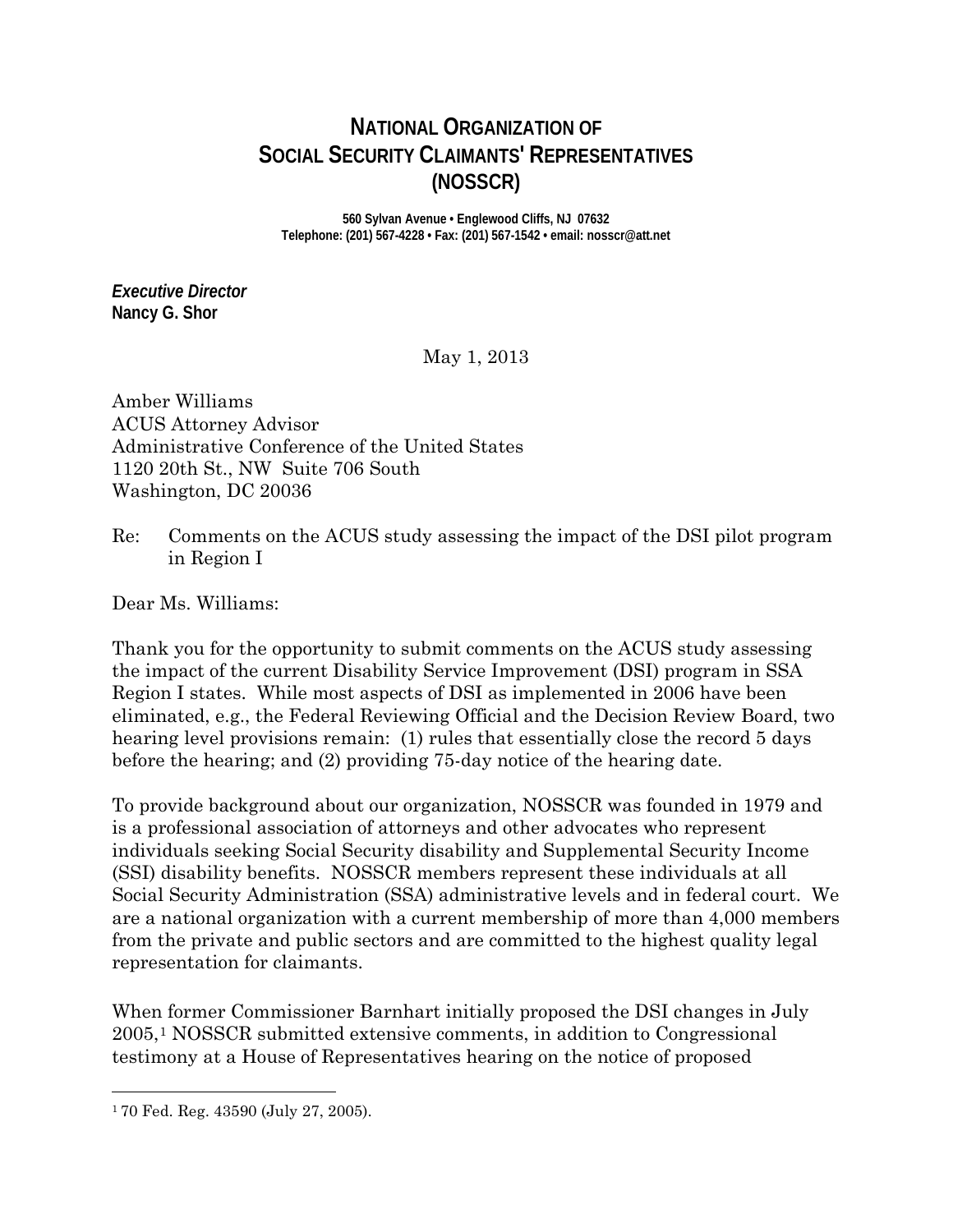rulemaking (NPRM). In October 2007, former Commissioner Astrue proposed a broad range of procedural changes to the disability determination process, including nationwide implementation of the DSI provisions to close the record 5 days before the hearing.[2](#page-1-0) NOSSCR also submitted extensive, detailed comments to the October 2007 NPRM. If you would like to review these comments, we would be happy to share them with you.

In preparation of these comments, we polled NOSSCR members in Region I states to assess their experiences with DSI. Their responses were generally consistent with the long-standing positions taken by NOSSCR: (1) The 75-day hearing notice provision has generally been well-received; and (2) The limits on submitting evidence prior to the hearing have had a detrimental impact on claimants.

Our comments are discussed in two parts. Part I provides a general overview of NOSSCR's positions on these two provisions. Part II (beginning on page 10) includes further statements of NOSSCR's positions and comments from NOSSCR members in Region I in response to the specific questions you posed in your request for comments.

# **I. NOSSCR POSITIONS**

# **A. 75-day Hearing Notice**

NOSSCR has consistently recommended that the time for providing advance notice of the hearing date be increased from the current 20 days<sup>[3](#page-1-1)</sup> to 75 days. We believe that this increase will allow more time to obtain medical evidence before the hearing and make it far more likely that the record will be complete when the ALJ reviews the file before the hearing. The 75-day time period has been in effect in SSA's Region I states since August 2006[4](#page-1-2) and, based on reports from our members (see below in response to Question 2), has worked well.

## **B. Restrictions on Submission of Evidence Violate the Social Security Act and Are Not Fair to Claimants**

The DSI regulations create strict limits and procedures for submission of new and material evidence. For many claimants who meet the statutory definition of disability, the result could well be a denial based on an incomplete record, which is inconsistent with the goal of the disability determination process to ensure that adjudicators have a complete record when deciding a claim.

 $\overline{a}$ 

<span id="page-1-0"></span><sup>2</sup> 72 Fed. Reg. 61218 (Oct. 29, 2007).

<span id="page-1-1"></span><sup>3</sup> 20 C.F.R. §§ 404.938(a) and 416.1438(a).

<span id="page-1-2"></span><sup>4</sup> 20 C.F.R. § 405.315(a).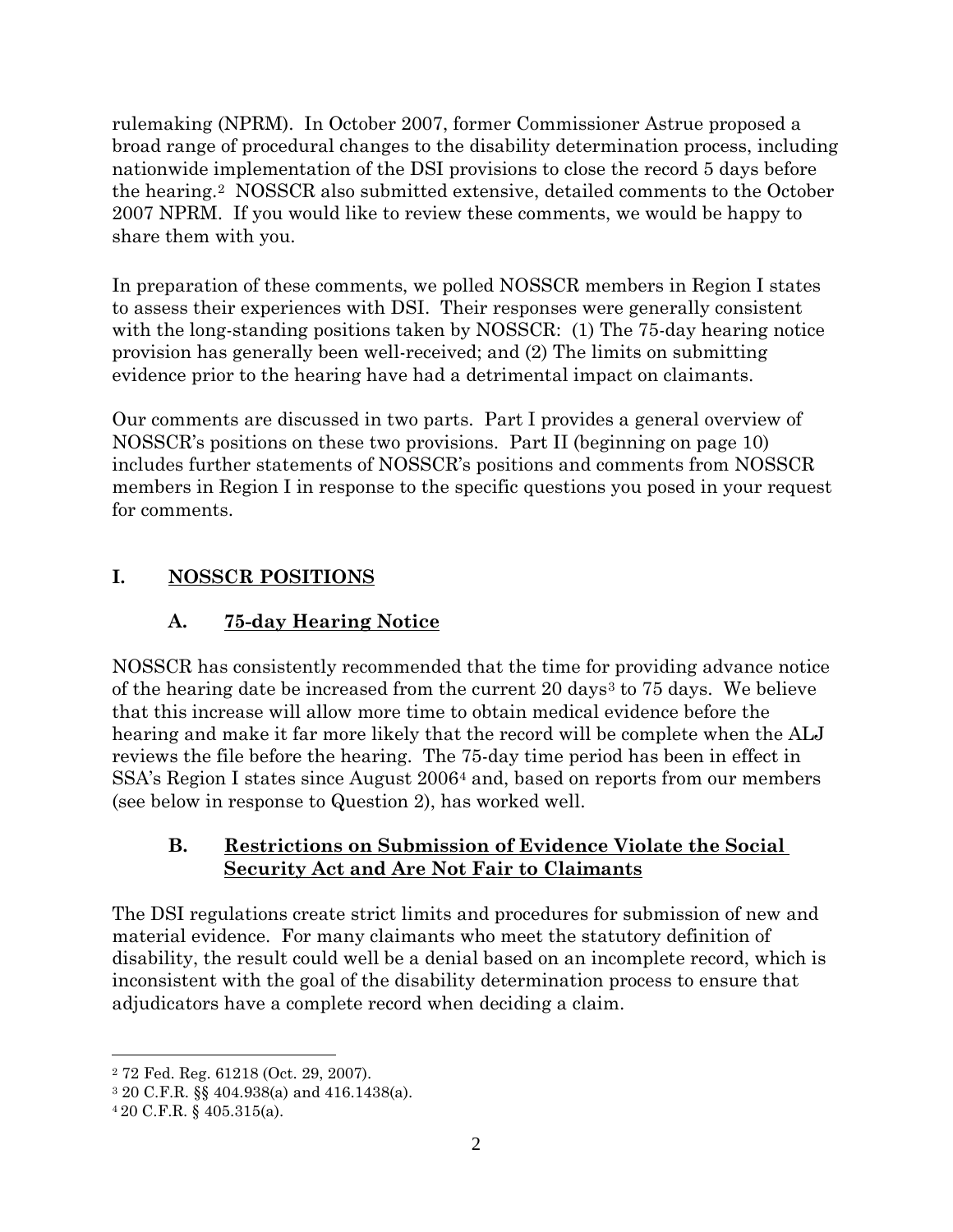Under the DSI regulations, the record essentially closes five business days before the hearing. Evidence submitted after that date is considered "late" and is subject to the following rules:

• Within five business days of the hearing or at the hearing: The ALJ may accept the new evidence if the claimant shows that: (1) SSA's action misled the claimant; (2) the claimant has a physical, mental, educational, or linguistic limitation that prevented the claimant from submitting the evidence earlier; or (3) some other "unusual, unexpected, or unavoidable circumstance beyond the claimant's control" prevented earlier filing.

• After the hearing but before the hearing decision: The ALJ may accept and consider new evidence if (1) one of the three exceptions above is met and (2) there is a "reasonable possibility" that the evidence, when considered alone or with the other evidence of record, would "affect" the outcome of the claim.

• Before the Appeals Council (a carry-over after the elimination of the Decision Review Board): The proposed rule is even stricter for submitting evidence to the Appeals Council. The Appeals Council may accept the new evidence only if: (1) SSA's action misled the claimant; the claimant has a physical, mental, educational, or linguistic limitation; or some other "unusual, unexpected, or unavoidable circumstance beyond the claimant's control" prevented earlier filing; and (2) there is a "reasonable probability" that the evidence, when considered alone or with the other evidence of record, would "change" the outcome of the claim.

The DSI regulations fail to recognize that there are many legitimate reasons, often beyond the claimant's or representative's control, why evidence is not submitted earlier and thus why closing the record or creating unreasonable procedural hurdles is not beneficial to claimants. We have many concerns – both legal and practical – regarding the impact of the restrictions on claimants with disabilities.

## **1. Restrictions on the submission of evidence prior to the hearing Social Security Act**

The Act provides the claimant with the right to a hearing with a decision based on "evidence adduced at the hearing."<sup>5</sup> 42 U.S.C.  $\S$  405(b)(1). Our position is that the DSI regulations conflict with the statute. Current regulations that apply to the rest of the country comply with the statute by providing that "at the hearing" the claimant "may submit new evidence." 20 C.F.R. §§ 404.929.

Concerns noted by the Congressional Research Service (CRS) support our position. Following publication of the July 27, 2005 NPRM on the Disability Service

<span id="page-2-0"></span> $\overline{a}$ <sup>5</sup> According to Merriam-Webster Online Dictionary, the definition of "adduce" is: "To offer as example, reason, or proof." See [http://www.merriam-webster.com/dictionary/adduce.](http://www.merriam-webster.com/dictionary/adduce)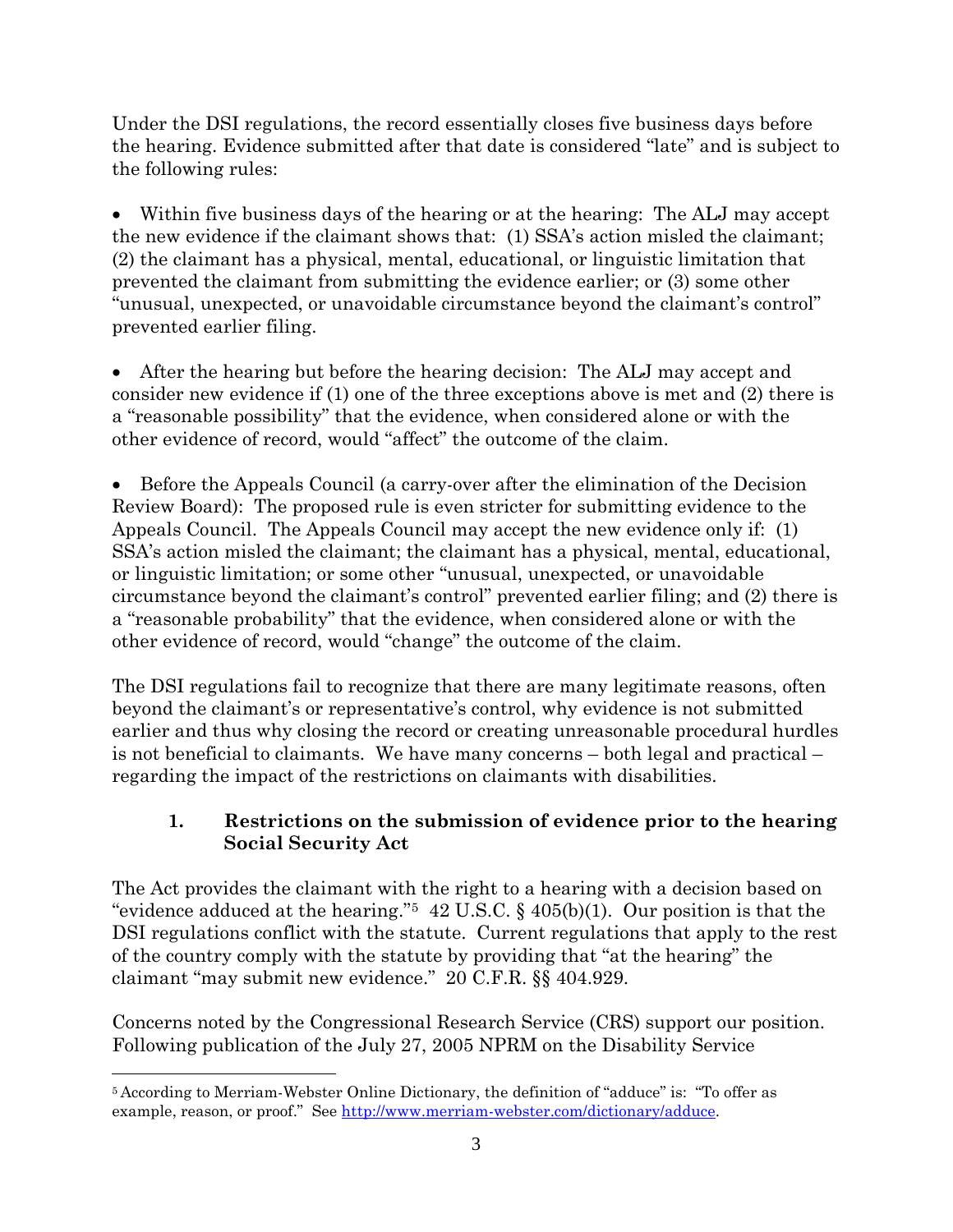Improvement  $(DSI)$  process,  $6$  the House Ways and Means Subcommittee on Social Security asked CRS for information regarding the changes proposed in the NPRM. In its September 21, 2005 memorandum, CRS discussed "a possible conflict between the new [sic] rules and the Social Security Act." *The Proposed Changes to the Social Security Disability Determination and Appeals Process* (CRS, Sept. 21, 2005), p. CRS-2. The CRS memorandum notes that proposed 20 C.F.R. § 405.311 "may be in conflict with Section 205(b)(1) of the Social Security Act." p. CRS-6. More specifically, the CRS memorandum states:

The legal issue here is whether the requirement that evidence be submitted 20 days before the ALJ hearing [the time limit in the proposed version of 20 C.F.R. § 405.311] is consistent with the requirement that the Commissioner (or an ALJ delegated by the Commissioner) make a decision "on the basis of evidence adduced at the hearing."

p. CRS-6.

The DSI regulation also is inconsistent with Congressional intent regarding 42 U.S.C. § 405(b)(1). A bipartisan October 25, 2005 letter was sent in response to the July 2005 DSI NPRM, by the former Chairman and the former Ranking Member of the House Ways and Means Subcommittee on Social Security, Rep. Jim McCrery and Rep. Sander M. Levin, respectively. The letter discussed several issues that were raised at the Subcommittee's oversight hearing on September 27, 2005, "which we believe may negatively impact claimants' rights, may result in further processing delays, and could lead to unfair outcomes." One of these issues was the "new procedural requirements and deadlines for introducing evidence." In commenting on testimony presented at the hearing, Rep. McCrery and Rep. Levin noted that:

[I]nstituting strict new limitations on introduction of evidence may, in some instances, conflict with statute [sic], and ignores the well-documented difficulty in obtaining evidence timely that both the SSA and claimant representatives experience.

In addition, Congressional concern was expressed previously in 1988 regarding restrictions on submission of evidence. A draft NPRM in 1988 included a number of procedural changes, including restrictions on submission of evidence similar to those in the DSI regulations. The House Ways and Means Committee leadership at the time, the former Committee Chairman Dan Rostenkowski and the former Social Security Subcommittee Chairman Andy Jacobs, Jr., sent a letter dated November 21, 1988, to the Secretary of Health and Human Services at the time, Otis R. Bowen, expressing their concerns regarding the 1988 draft NPRM. Referring to the provisions in 42 U.S.C.  $\S$  405(b)(1), they stated that the proposed regulations

<span id="page-3-0"></span> $\overline{a}$ <sup>6</sup> 70 Fed. Reg. 43590 (July 27, 2005).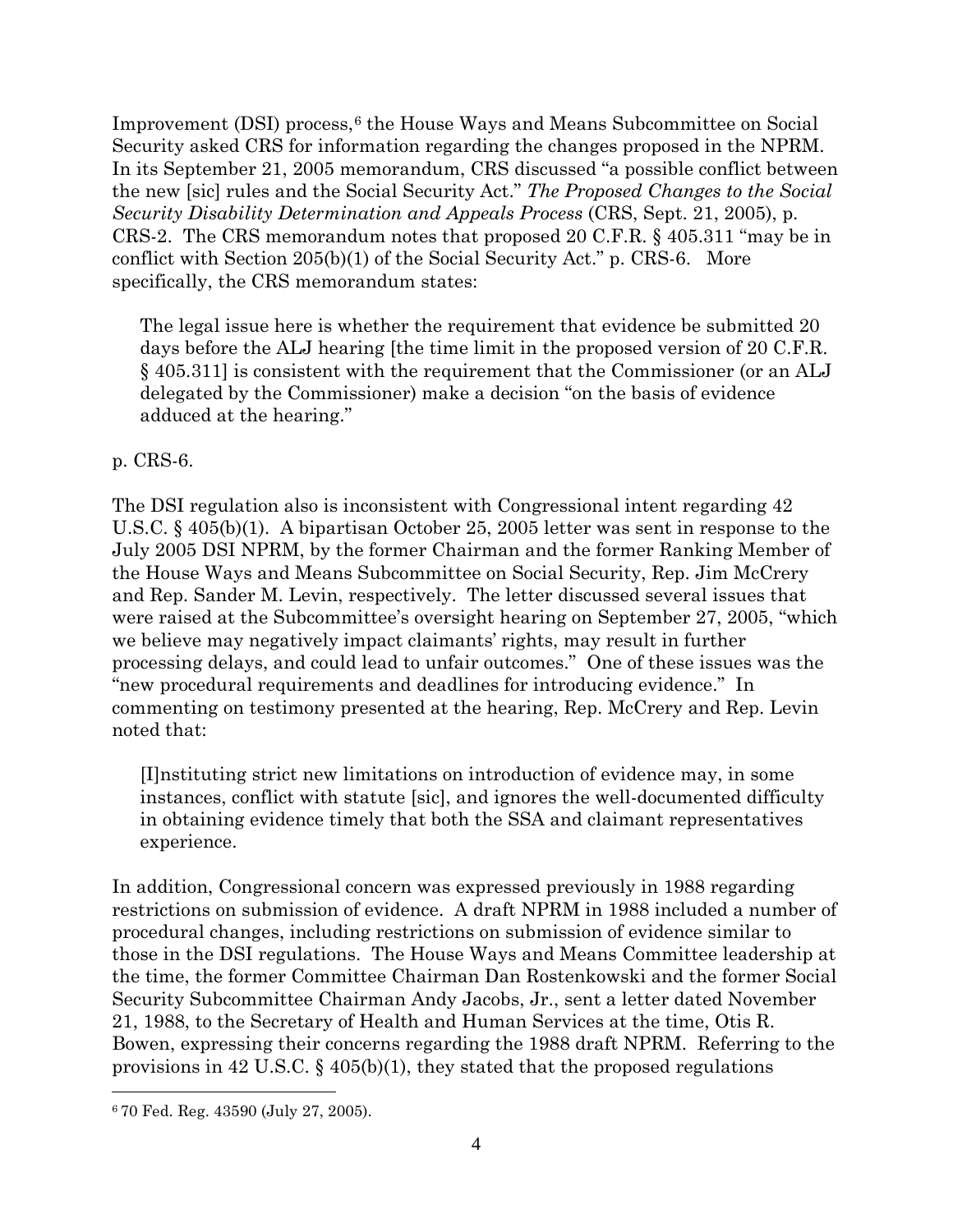restricting submission of evidence "ignore these explicit provisions of the law." The Committee then held a hearing on the draft NPRM on December 5, 1988. Following this Congressional criticism, the draft NPRM was not published.

SSA itself has previously recognized that setting a pre-hearing due date for submission of evidence was abandoned by SSA because it appeared to close the record in contravention of the statute. *See* 63 Fed. Reg. 41404, 41411-12 (Aug. 4, 1998)(final rule on Rules of conduct and standards of responsibility for representatives, codified at 20 C.F.R. §§ 404.1740 and 416.1540).

## **2. The proposed changes eliminate the ALJ's duty to fully and fairly develop the record.**

The United States Supreme Court has recognized that ALJs have a "duty of inquiry" based on a claimant's constitutional and statutory rights to due process. *See generally Heckler v. Campbell*, 461 U.S. 458, 471 n.1; *Richardson v. Perales*, 402 U.S. 389, 400 (1971).

All circuit courts of appeals have well-established case law that ALJs have a duty to develop the record, which includes both obtaining sufficient medical evidence and conducting sufficiently detailed questioning at the hearing. The ALJ's failure to fully develop the record may result in a court remand to obtain the missing information or to consider information that was not considered previously. *See, e.g., Pratts v. Chater*, 94 F.3d 34 (2nd Cir. 1996); *Delorme v. Sullivan*, 924 F.2d 841 (9th Cir. 1991); *Baker v. Bowen*, 886 F.2d 289 (10th Cir. 1989). Because the Social Security appeals process is not adversarial, this duty exists whether a claimant is unrepresented, or is represented by either an attorney or a non-attorney representative. *See, e.g., Tonapetyan v. Halter*, 242 F.3d 1144 (9th Cir. 2001); *Shaw v. Chater*, 221 F.3d 126 (2nd Cir. 2000); *Henrie v. Dept of HHS*, 13 F.3d 359 (10th Cir. 1993); *Thompson v. Sullivan*, 987 F.2d 1432 (10th Cir. 1993); *Smith v. Bowen*, 792 F.2d 1547 (11th Cir. 1986); *Bishop v. Sullivan*, 900 F.2d 1259 (8th Cir. 1990).

This duty is vitiated by the time limit for submitting evidence before the hearing since it is not possible for the ALJ to meet this important responsibility if the requirement/presumption is that all (or virtually all) evidence must be submitted 5 days before the hearing.

## **3. The DSI regulations give ALJs the discretion to violate claimants' rights under the Act.**

Under the DSI regulations, the ALJ has the discretion to ignore any evidence submitted less than five business days before the hearing. The exceptions are within the discretion of the ALJ and if the ALJ finds that the exceptions are not met, claimants will have no recourse to have the evidence considered other than to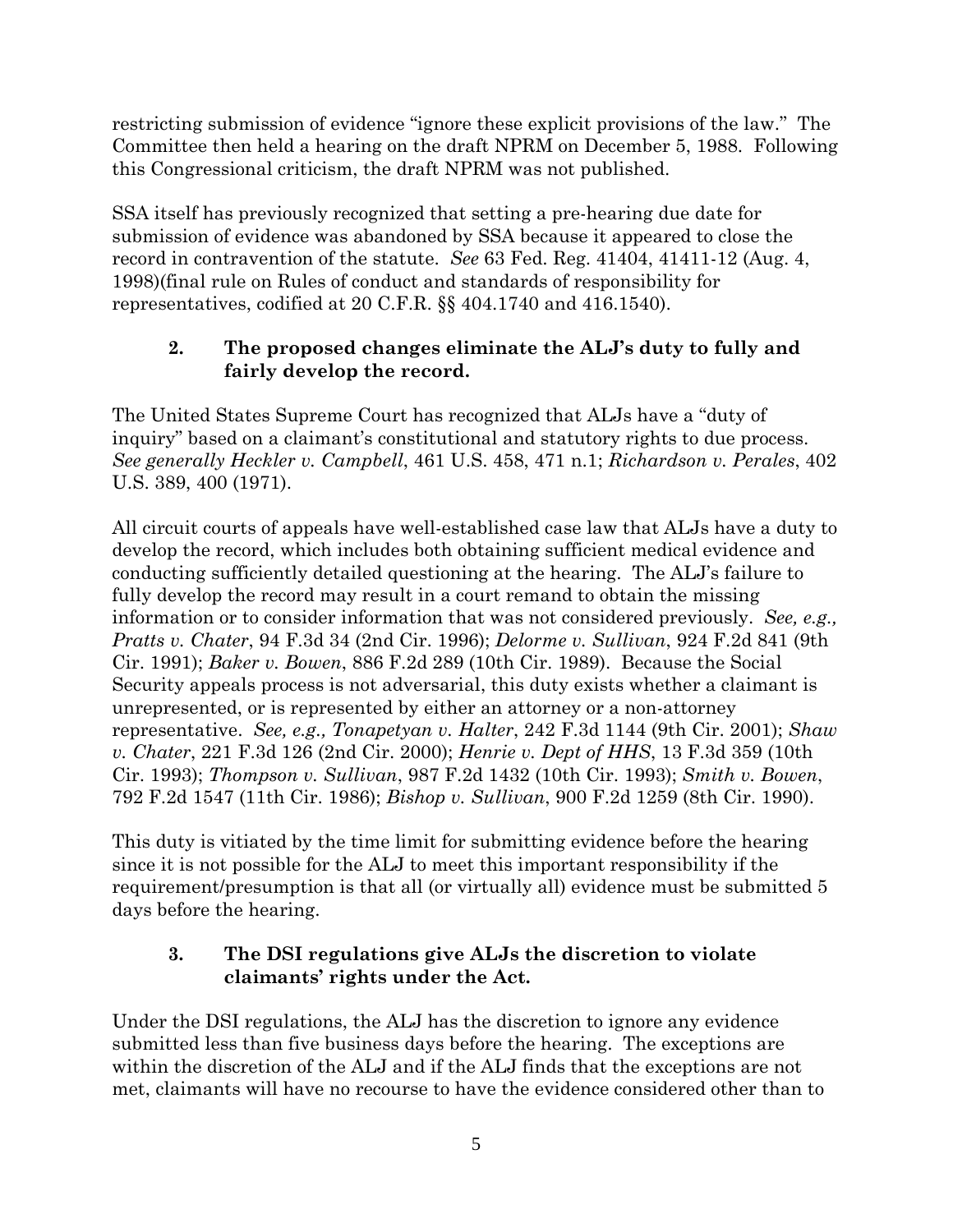file an appeal to the Appeals Council and to federal court from the agency's "final decision" or to abandon their claims. Such a result conflicts with the goal of ensuring that there is a complete record, especially since there is no claim in the DSI regulations that this evidence is somehow less valuable or probative in determining disability.

The limits do not provide a mechanism to ensure that an ALJ who refuses to accept evidence within 5 business days of the hearing or later does not violate a claimant's right to a full and fair hearing. The requirements in the DSI regulations for "late" submission are discretionary and there are no criteria to guide ALJ decisions. For example, an ALJ could find that unsuccessful efforts to obtain evidence or other unforeseen circumstances, e.g., hospitalization, do not meet the exceptions to the five-day rule. Under the proposed changes, claimants will be at the mercy of ALJs. Some ALJs may rigidly enforce the 5-day deadline, refuse to consider any evidence after that date, and deny the claim based on an incomplete record. If the ALJ's discretion is abused, a claimant is forced to appeal first to the Appeals Council and possibly to federal court simply to have the evidence considered. Our members provided a number of examples, provided below, of exactly these types of occurrences.

The preface to the 2007 NPRM describes another exception that allows the ALJ to hold the record open, but this basis also is completely within the ALJ's discretion: (1) The claimant is "aware" of any additional evidence that could not be timely obtained and submitted before or at the hearing; or (2) the claimant is scheduled to undergo additional medical evaluation after the hearing for any impairment that forms the basis of the disability claim. The claimant "should inform the ALJ of the circumstances during the hearing." But as far as keeping the record open if a request is made for one of these circumstances, there is no requirement that the ALJ do so: "[T]he ALJ could exercise discretion and choose to keep the record open for a defined period of time …."[7](#page-5-0) This exception has not been adopted and, at any rate, was not included in the DSI regulations.

Even in this situation, the ALJ's discretion could be exercised unfairly to claimants. For example, an ALJ could deny a claimant's request to keep the record open but then decide to keep the record for his or her own purposes in order to obtain a consultative examination. This exact situation was previously reported by a NOSSCR member in Region I under the DSI regulations.

## **4. The DSI regulations are inconsistent with the realities of claimants obtaining representation**

<span id="page-5-0"></span> <sup>7</sup> 72 Fed. Reg. 61220.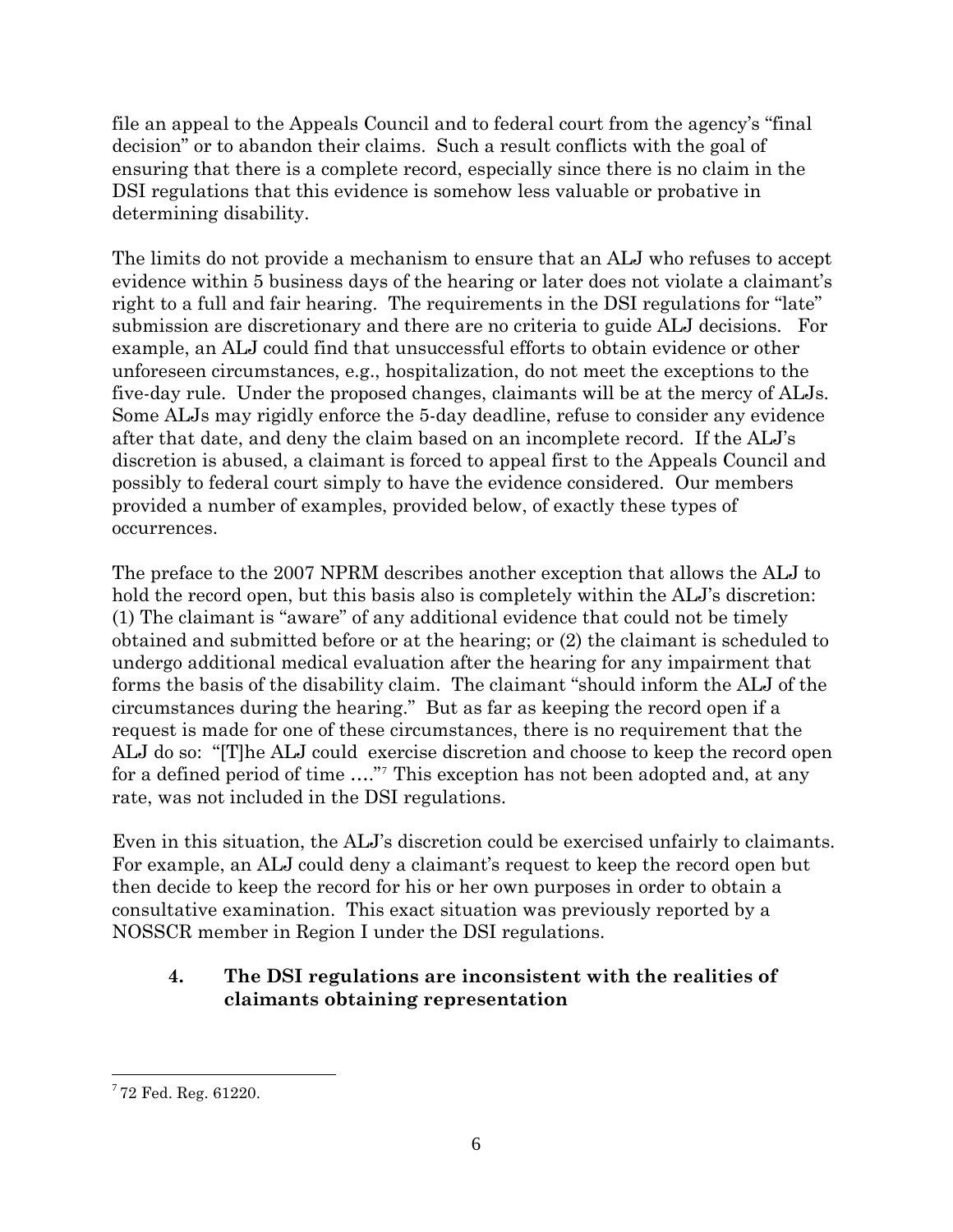Many claimants seek and obtain representation shortly before the hearing or after receiving the hearing notice, frequently fewer than 20 days before the hearing. In fact, a large number of claimants seek representation only after receiving an unfavorable ALJ decision. Based on the experience of our members, this is a not an uncommon occurrence since the ALJ hearing is the claimant's first in-person contact with an adjudicator. Under SSA's own policies, before a waiver of the right to counsel is considered valid, the ALJ must both send a letter to the claimant in advance explaining that right and confirm on the record at the hearing that the ALJ again told the claimant about the right to counsel and determined that the claimant was competent to understand. HALLEX I-2-6-52A. If the claimant wishes to obtain representation, the ALJ should postpone the hearing. *Id.*

Many claimants do not understand the complexity of the rules or the importance of being represented until just before their hearing date. Many are overwhelmed by other demands and priorities in their lives and by their chronic illnesses. As a practical matter, when claimants obtain representation shortly before the hearing, the task of obtaining medical evidence is even more difficult. Even a 75-day hearing notice, a change that we strongly support, will not be sufficient if the claimant seeks representation shortly before the hearing. How do the evidence submission restrictions affect an individual who obtains representation within 5 business days of the hearing? Under the DSI regulations, the ALJ would have the discretion to exclude new and relevant evidence.

## **5. The proposed changes are inconsistent with the realities of obtaining medical evidence**

We very strongly support early submission of evidence. However, our members frequently have great difficulty obtaining necessary medical records due to circumstances outside their control. There are many legitimate reasons why the evidence is not provided earlier. [8](#page-6-0) The proposed 75-day hearing notice will be a great help in submitting evidence earlier, but there is no requirement that medical providers turn over records within that time period. In addition, cost or access restrictions, *e.g.*, HIPAA requirements, may prevent the ability to obtain evidence in a timely way.

While a five-day requirement is imposed on claimants in the DSI regulations, nothing requires medical providers to turn over records quickly. A claimant would

<span id="page-6-0"></span> $\overline{a}$ <sup>8</sup> If an ALJ believes that a representative has acted contrary to the interests of the client/claimant, remedies other than closing the record exist to address the representative's actions. SSA's current Rules of Conduct already require representatives to submit evidence "as soon as practicable" and to act with "reasonable diligence and promptness" and establish a procedure for handling complaints. 20 C.F.R. §§ 404.1740 and 416.1540. If a representative withholds evidence, waiting to file it later, we believe that it is rare and unjustifiable. But SSA already has the tools to penalize a representative for this behavior without doing irreparable harm to claimants. However, this NPRM would punish the claimant rather than the representative.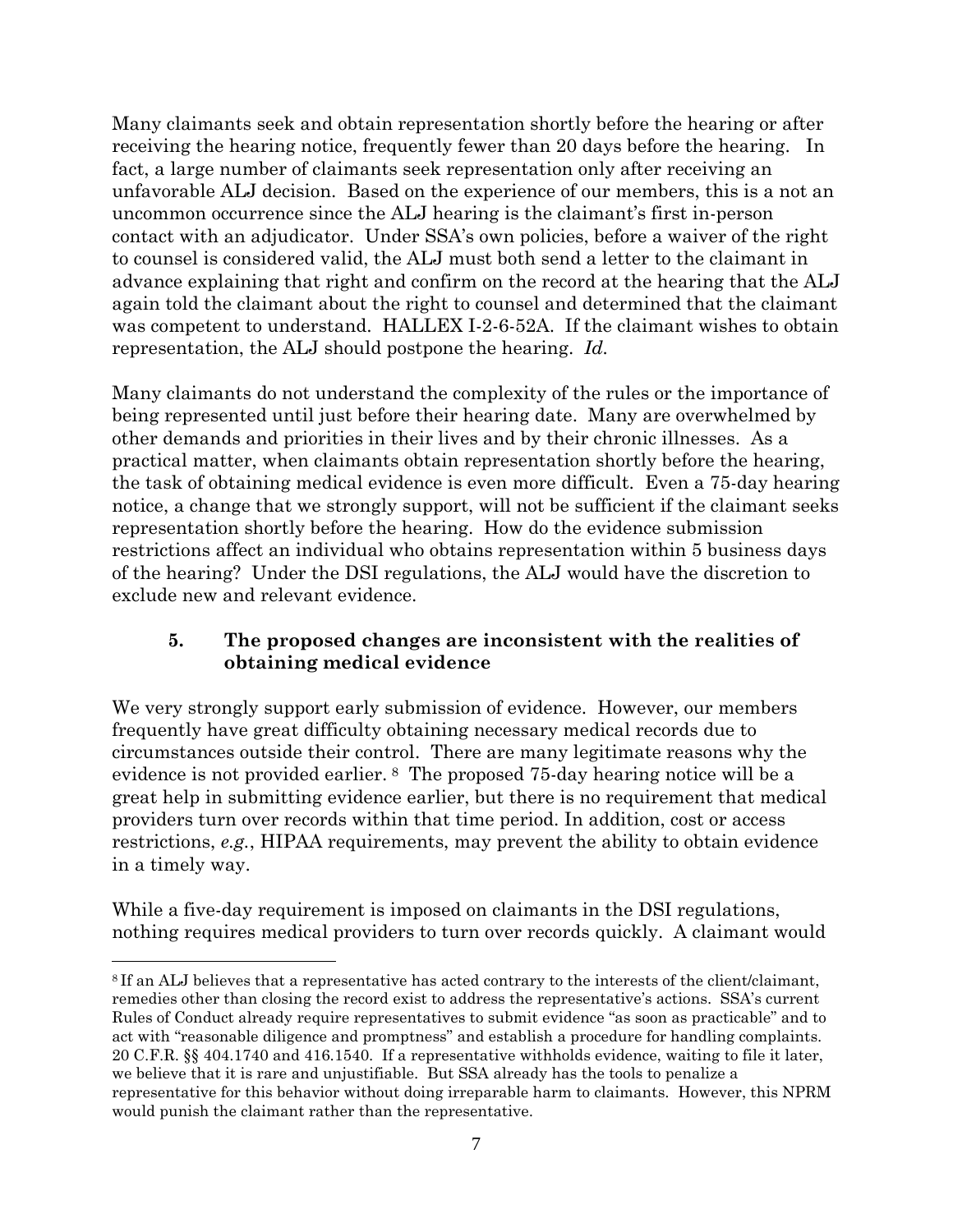be at the mercy of an ALJ to find that an exception to "late" submission of evidence has been met. Some ALJs do so. But, as discussed below, some ALJs rigidly enforce the five-day deadline and refuse to consider any medical evidence submitted within that time limit and even deny the claim based on an incomplete medical record. And, if the ALJ abuses his or her discretion – which happens – the claimant will have limited recourse within the agency, and in many cases will need to file suit in federal court where a district court judge will be asked to decide not whether the evidence proves disability, but whether the ALJ was wrong to refuse to consider the evidence. As a result, the five-day time limit results in decisions based on incomplete records, which lead to unnecessary litigation. These results are not only unfair to claimants but also are administratively inefficient and thus do not advance the Agency's goals.

Some of our members employ staff who work full-time doing nothing but sending out requests for records, following up by phone call and fax, and reviewing responses for completeness. Nevertheless, they face numerous obstacles and lengthy delays in a significant number of cases. And for claimants who seek representation *after* the ALJ decision, having tried to proceed without representation, the problems with developing a complete evidentiary record are even worse.

Problems with developing complete evidentiary files are many and varied, and include the following:

- Physicians who are understaffed, have copying and/or fax machines which are reportedly broken, and/or clearly do not see fulfilling record requests from attorneys as a high priority;
- Physicians who do not want to provide any records until a past-due bill for medical services is paid by the claimant;
- Physicians who will provide only their handwritten and marginally legible treatment notes, but will not take the time to write a letter or complete a form regarding their patients' impairments and functional limitations, regardless of whether a fee is offered for their services;
- Hospitals often give requests low priority. They have reduced their medical records staff, which delays responding to requests.
- Hospitals which have either closed or changed ownership, which often results in records being transferred to other sites with no notice to former patients;
- Hospitals which, for good reason, will not release records of inpatient hospitalizations until the attending physician signs the chart, which may take weeks or even months after discharge;
- Hospitals which cannot locate Emergency Room treatment records unless they are given a specific date of treatment, which claimants often cannot remember;
- Hospitals which insist on receiving their own form releases, even when a general HIPAA-compliant form has already been executed by the claimant. We have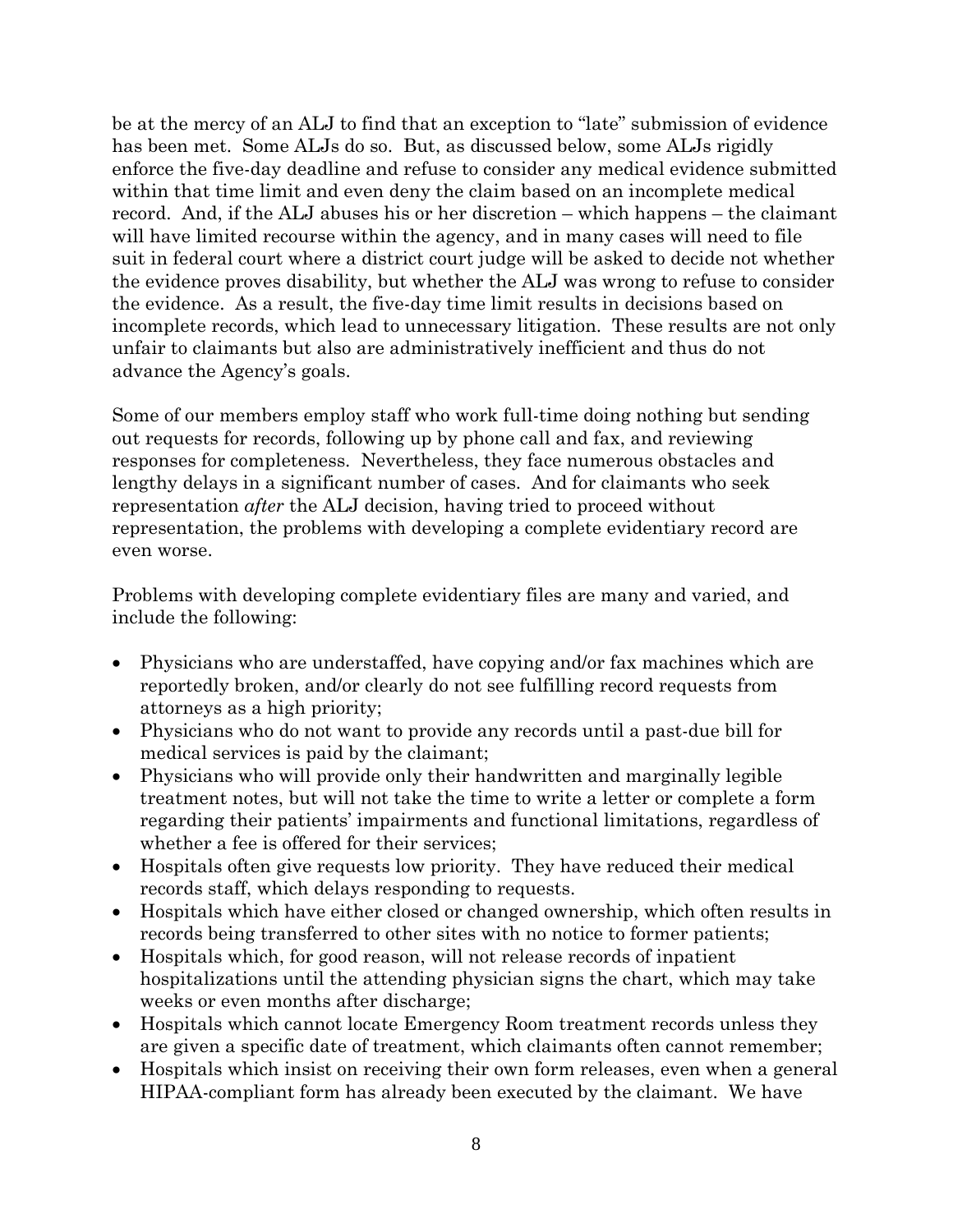heard from representatives that medical providers have different interpretations of HIPAA requirements and as a result require use of their own forms for authorization to disclose information. This can lead to delays since repeated requests for medical information must be submitted, including delays caused by the need to obtain the claimant's signature on various versions of release forms. Frequently, if the medical records staff finds a problem with the request for information, e.g., it is not detailed enough or a different release form is required, the new request goes to the end of the queue when it is resubmitted.

- Mental health outpatient treatment centers which erroneously claim that HIPAA prohibits them from releasing psychotherapy notes;
- Claimants who, because of mental impairments, are unable to recall all of their treatment sources (e.g., a claimant with a hearing scheduled who, despite repeated questioning, cannot remember what hospital he was psychiatrically admitted to for a period of several weeks);
- Claimants who have used different names in the past, making location of their records difficult if not impossible.

In addition to this nonexhaustive list of problems, it should be noted that virtually all providers expect pre-payment for copies of records. While some states have statutes which limit the charges that can be imposed by providers, many do not. Moreover, while private attorneys have the resources to advance costs for their clients, many legal services organizations do not, and unrepresented claimants may withdraw their requests for records in the face of what are, for them, significant bills which they cannot afford to pay. Finally, although ALJs have the nominal power to issue subpoenas at 20 C.F.R. §§ 404.1450 and 416.950, they do not have the power to enforce subpoenas with which providers fail to voluntarily comply, and the United States Attorneys' offices which have such power do not have the resources to devote to such activities.

#### **6. The proposed changes are inconsistent with the realities of claimants' medical conditions.**

Claimants' medical conditions may worsen over time and/or diagnoses may change. Claimants undergo new treatment, are hospitalized, or are referred to different doctors. Some conditions, such as multiple sclerosis, autoimmune disorders or certain mental impairments, may take longer to diagnose definitively. The severity of an impairment and the limitations it causes may change due to a worsening of the medical condition, e.g., what is considered a minor cardiac problem may be understood to be far more serious after a heart attack is suffered. It also may take time to fully understand and document the combined effects of multiple impairments. Further, some claimants may be unable to accurately articulate their own impairments and limitations, either because they are in denial, lack judgment, simply do not understand their disability, or because their impairment(s), by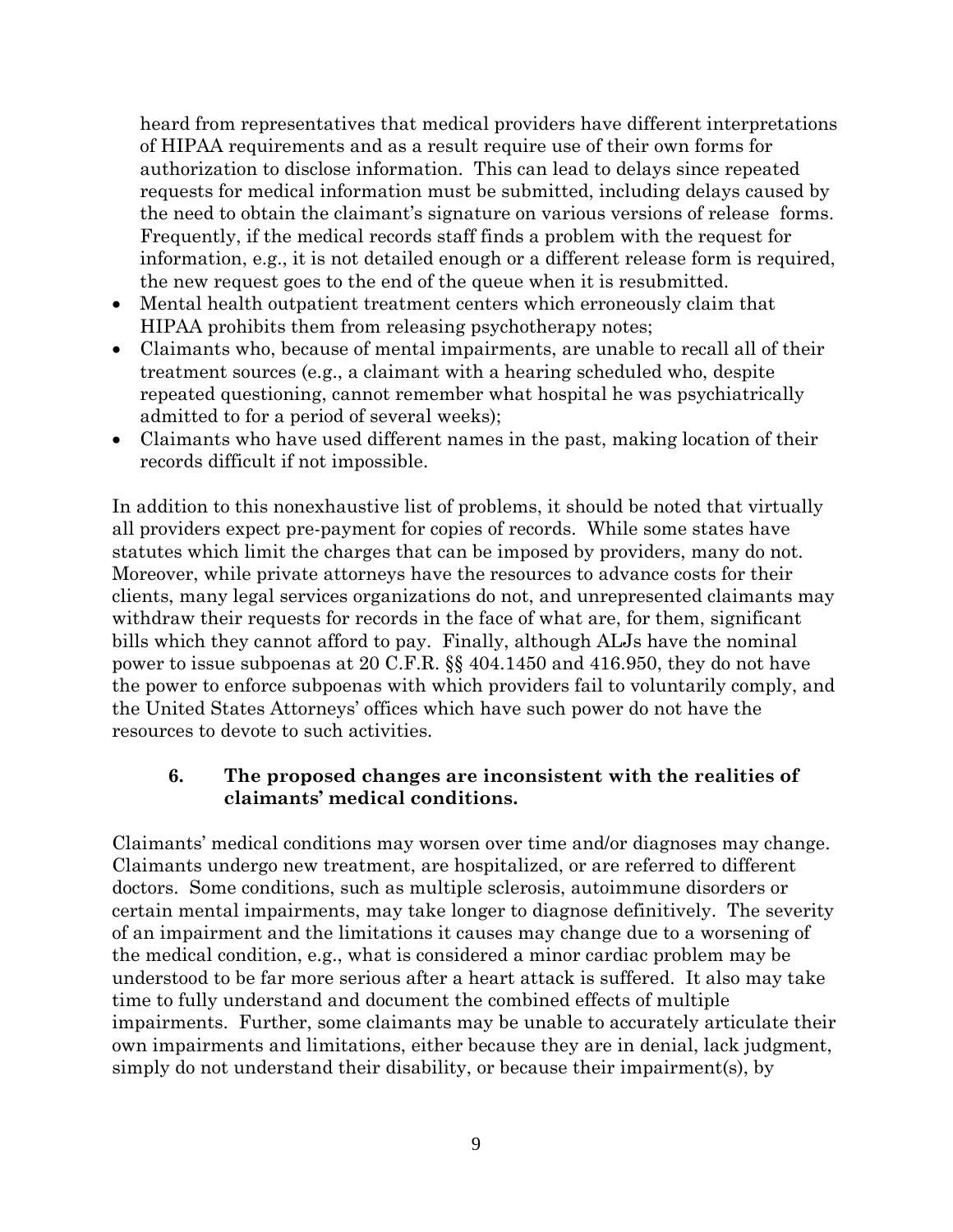definition, makes this a very difficult task. By their nature, these claims are not static and a finite set of medical evidence does not exist.

Also, as with some claimants who seek representation late in the process, their disabling impairments make it difficult to deal with the procedural aspects of their claims. Claimants may have difficulty submitting evidence in a timely manner because they are too ill, or are experiencing an exacerbation, or are simply overwhelmed by the demands of chronic illness, including the time and logistical demands of a caregiver or advocate to help submit evidence.

## **II. RESPONSES FROM NOSSCR MEMBERS IN REGION I**

## **1. What is NOSSCR's view of the current pilot program in Region I?**

The general view is that the 75-day notice rule should be implemented nationwide. However, the 5-day rule needs to be either eliminated or modified, as discussed below in response to Question 4.

• **From an attorney in Massachusetts:** "In practice, it's '14 judges, 14 interpretations' of these rules … I have to say that my view is that application of the program is not uniform, and for reasons that have to do with idiosyncrasies or practice patterns of individual judges. Another question is exactly what the DSI program applies to: individual initial disability appeals or everything else as well, such as overpayments, living arrangements, continuing disability reviews, Appeals Council remands. The practice seems to be to send out notice of the 5 day rule on every case scheduled for a hearing, and I'm not sure that DSI applies in all instances."

## **2. What does NOSSCR think are the benefits, if any, of the current pilot program in Region I for claimants and/or their representatives?**

NOSSCR members in Region I generally support the 75-day notice in advance of the hearing.

• **From an attorney in Connecticut:** "I like the 75 day notice that gives a useful timeframe for acquiring missing records. Hospitals I deal with represent that they get documents out in 2 weeks, or even a month, but experience is commonly 6 weeks or more."

• **From an attorney in Connecticut:** "The 75 day notice is good as it provides a timeframe for case development and an early heads-up to the attorney and client."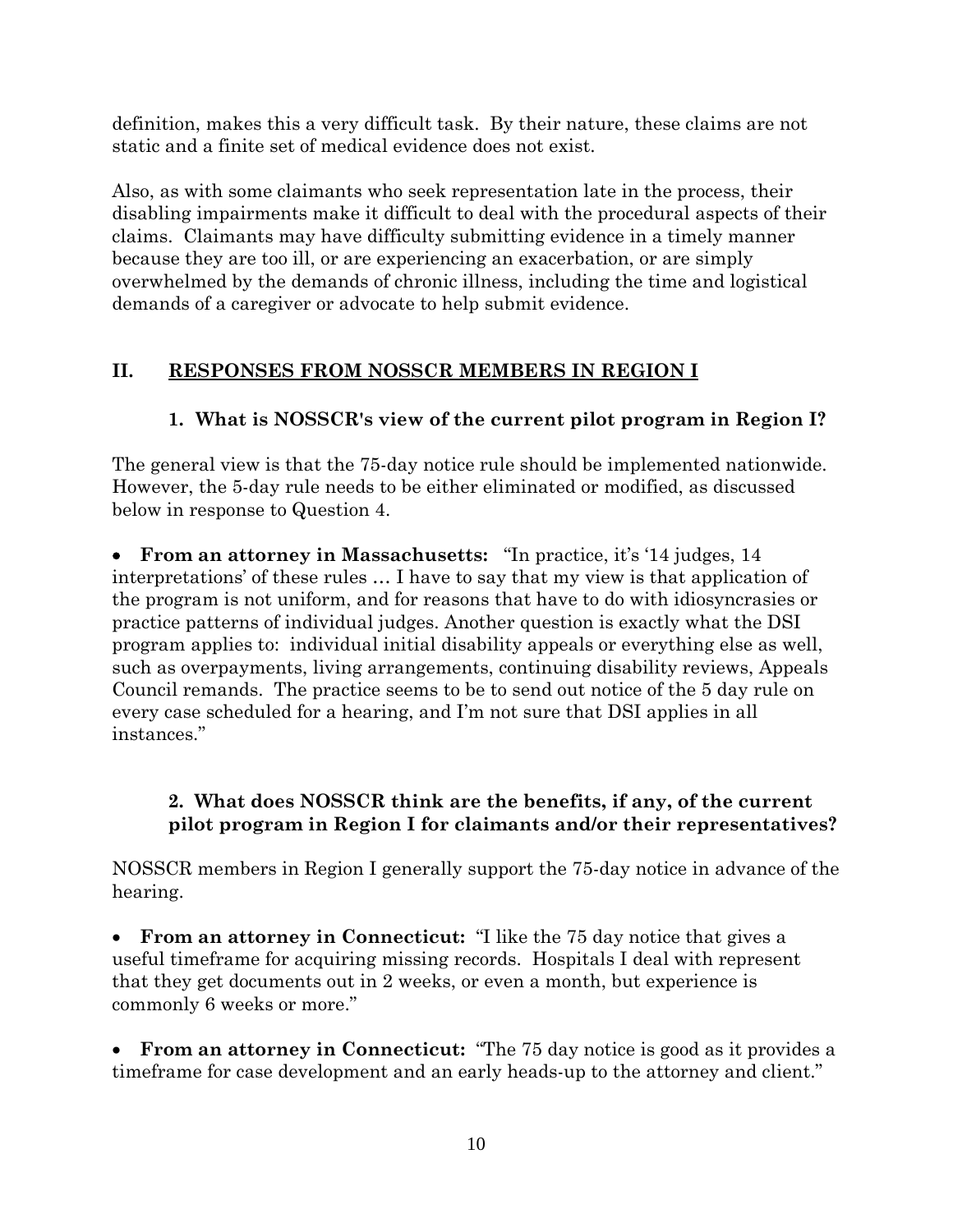• **From an attorney in Connecticut: "**I practice in Connecticut and am very pleased with the 75 day notice of hearings. It gives sufficient time to 'gear up' to get the latest opinions and medical records to the ALJs. However, in the Hartford ODAR, we are not called prior to scheduling hearings. At times this results in having hardly any hearings in one month and a lot of hearings in other months. This particular practice, of having no input as to when the hearing is scheduled or to spacing of hearings can be detrimental to the quality of representation (when too many hearings are scheduled closely) …."

• **From an attorney in Maine: "**Having 75 days' notice of a hearing enhances the ability to be adequately prepared, both with regard to medical/vocational evidence, and testimonial. It lessens the likelihood of having to ask for a continuance due to scheduling. It is orderly and civilized and of benefit to everyone.

• **From an attorney in Maine:** "The 75-day notice has been great. It makes it much more possible to update medical records, gather medical source statements and be well-prepared for the hearing."

• **From an attorney in Maine:** "The 75 day notice rule is a wonderful improvement for everyone. I doubt if the ODAR staff will have anything negative to say about it. If the goal is to get everything ready by the time of the hearing, the extra advance notice works well for this purpose. I expect it makes scheduling easier for them and it is better for my firm because we have five attorneys who are doing hearings. In short it has been a win-win."

• **From an attorney in Maine:** "The 75 day notice provision allows representatives to prepare for hearings in a reasonable, timely manner."

• **From an attorney in Massachusetts:** "The seventy five day rule has generally enabled diligent advocates to get most evidence in well before the five day deadline."

• **From an attorney in Massachusetts:** "The 75 day advance notice of hearing is something that should be extended nationally. If an advocate has at least 75 days advance notice, the experience is that it's much more likely that the record will be fully developed for hearing. It would be even better if SSA would allow advocates to say when the record is ready for hearing – perhaps within a reasonable time frame."

• **From an attorney in New Hampshire:** The year long delay (more or less, but lately the time is more) between the request for hearing and the date of the hearing, is the problem. Over that period of time, a lot happens, and the record needs to be updated. Generally, it is helpful to know that the claimant will have 75 days time to update the medical record, as sometimes it takes that long.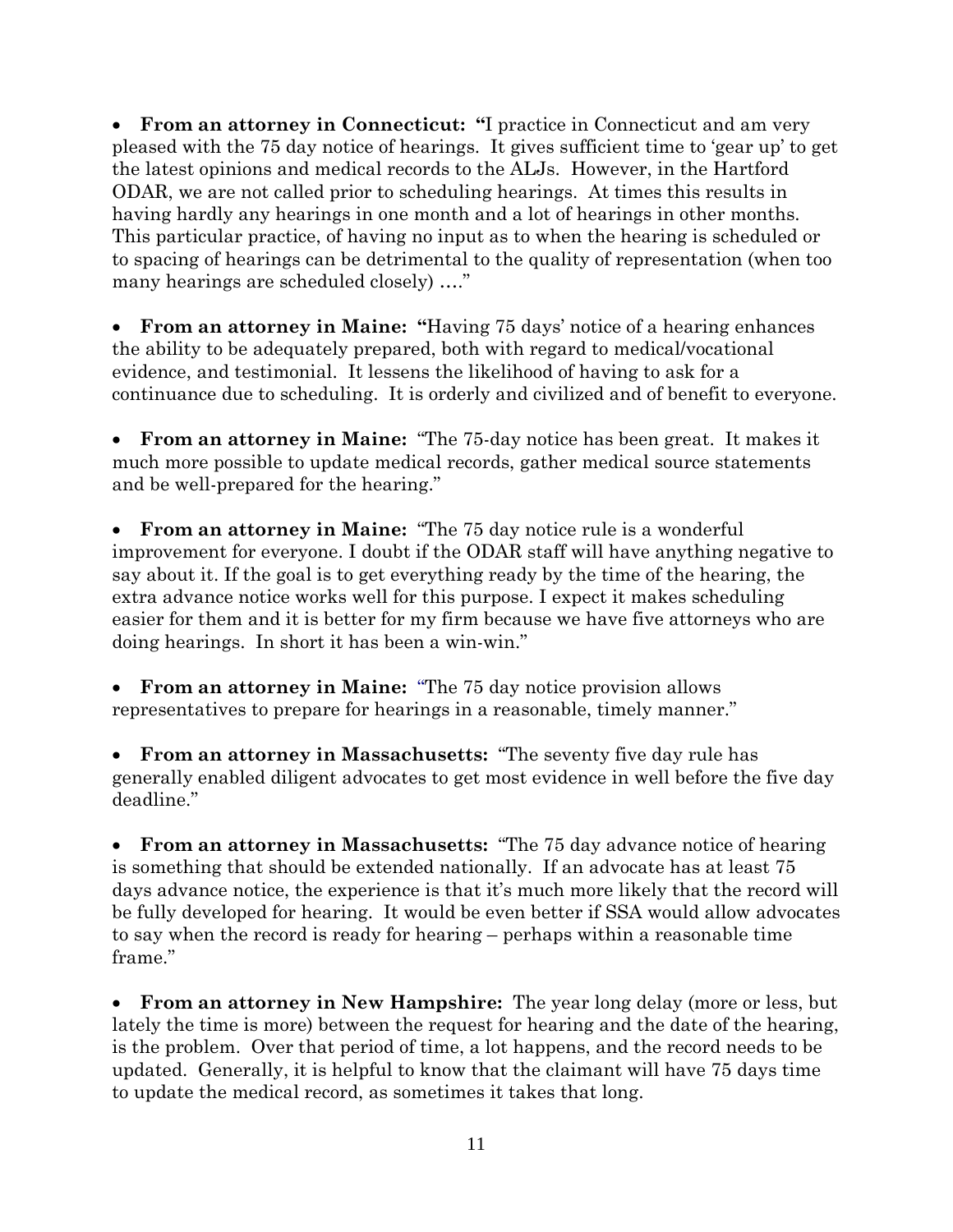The ALJ is required to make a disability determination as of the date of the hearing, so updating the records is critical. We cannot update medical records piecemeal, as it costs a minimum of \$15.00 per record request [in New Hampshire], even if it is a few pages. We have to have some way to know when to order medical records to minimize the cost to the claimant."

#### **3. What does NOSSCR think are the drawbacks, if any, of the current pilot program in Region I for claimants and/or their representatives?**

The general consensus was that the 5-day rule for submitting evidence before the hearing is detrimental to claimants. As demonstrated by the examples below, there is much variation in how the rule is applied by ALJs, with very inconsistent results. As one attorney in Massachusetts said (see response to Question 1 above): "14 judges, 14 interpretations of these rules … I have to say that my view is that application of the program is not uniform, and for reasons that have to do with idiosyncrasies or practice patterns of individual judges."

• **From an attorney in Connecticut:** "My position is that the five day rule is a disaster. The [medical] clinics don't do five day rule and we have just a couple of ALJs who use it as a club to beat up the lawyer and/or client, exposing us to clients who feel their lawyers have failed them. We filed a complaint against the worst of those ALJs."

**From an attorney in Connecticut: "As to the 5 day rule, I have had very** little problem with it. In the majority of my cases, because of the 75 day notice, I have been able to gather and submit the evidence prior to the 5 day limit. At times where this has not been possible, I just include a cover letter asking for permission to submit it late. At times I notify the judge that I am anticipating not receiving specific evidence prior to the hearing and ask for permission to submit it late if necessary. So far, no judge has refused my requests."

• **From an attorney in Connecticut:** "The 5-day rule essentially states that an ALJ's duty to develop the record stops as of the day of the hearing. It is impossible to square this with the claimant's right to a fully developed record. Closing of the record – which for practical purposes is the effect of the 5 day rule – in many cases denies the claimant a full and fair adjudication of his or her claim.

Perhaps worse, we deal with ODAR hearing offices that are overworked and understaffed. Actual application of the five day rule will increase the administrative burdens and further strain ODAR staff resources, to no discernible benefit. In the case of a particular ALJ known for rigid adherence to the five day rule, claimant's counsel requests medical records 40 days before the hearing. With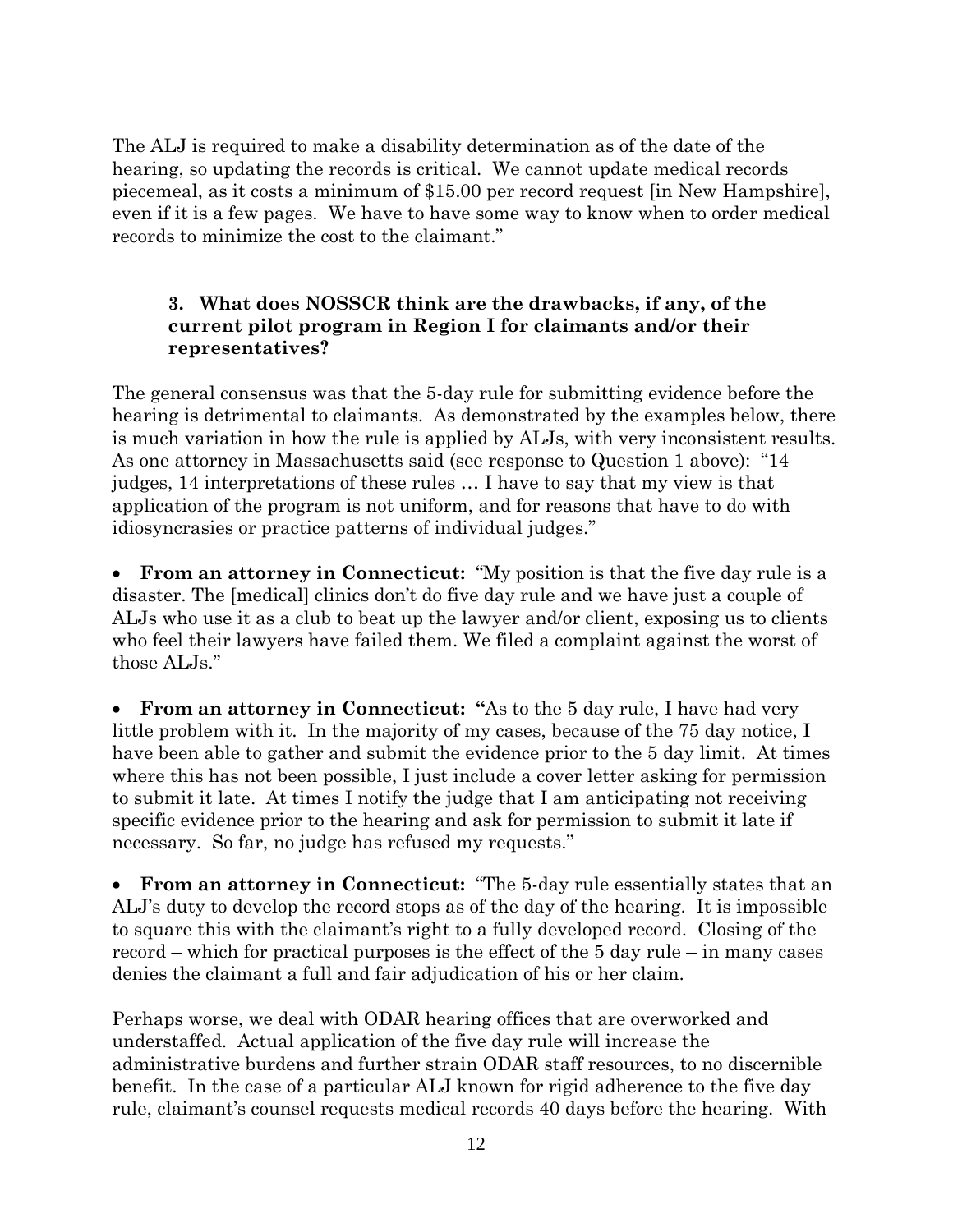no response on day 31 after the request, counsel requests that the ALJ issue subpoenas to compel the production of the records. Should ODAR staff drop what they are otherwise doing to issue the subpoenas?

The answer is not necessarily to ask for the records when the 75-days notice is received. There are ALJs who will berate counsel for failing to provide up to the minute medical records. If records are requested 75 days before the hearing and are provided quickly by the medical provider, the records will not cover the 60 days or so immediately before the hearing. This scenario has caused at least one ALJ in Connecticut to lace into counsel with barely restrained fury."

• **From an attorney in Maine:** "The 5 day rule is entirely different [from the 75 day hearing notice rule]. Some ALJ's will honor it inconsistently -- they will find exceptions to allow in adverse evidence, and ban positive evidence. I am told one ALJ has counted the 5 days to the minute to exclude evidence. Five business days is a week, any way it is sliced. It does not lead to efficient and fair adjudication. Relevant and probative evidence is excluded. This is not 'world class service' in a program that is by statute meant to be forgiving to claimants, who are mentally, physically, and financially impaired, in a process that easily takes more than a year to get to the hearing stage.

I have a recent example. I inherited a case in which a psychologist authored a report 2 months before the hearing, then left on vacation. She did not sign her report. Four days before the hearing, she electronically signed her report. Attempts by a colleague to submit the report were denied. The ALJ found conditions not to exist that the psychologist, with more testing than in any consultative examination, documented to exist. The ALJ denied the claim. We now represent the claimant on a re-application. How in the world this is good, for claimants, DDSs, and SSA escapes me. It increases the backlog, beyond being manifestly unfair.

Example 2: In this era of merger, some hospital groups own all the formerly individual practices. Medical records can no longer be obtained from the practice, but through 'central office,' at times out of state. We need the full 75 days to get records, because we can count on it taking at least 60 days under the present circumstances of medical record consolidation.

It is one thing to exclude a large parcel of remote evidence that could have been acquired within 75 days, and not made available to the ALJ or a medical expert until the day of the hearing. It is another thing entirely to exclude evidence that is not lengthy, or where there is no medical expert, or which did not exist until shortly before the hearing.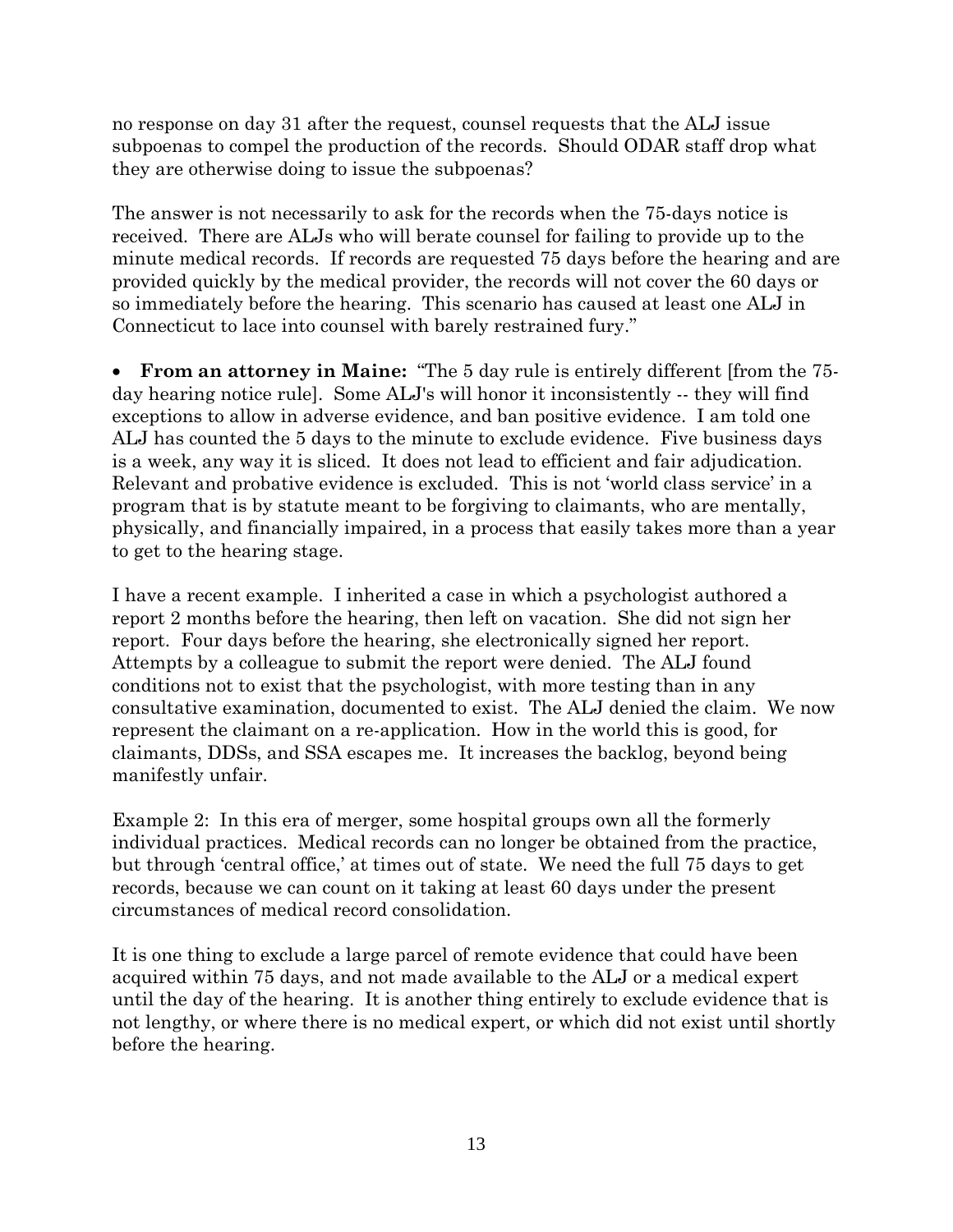• **From an attorney in Maine:** "The five-day rule is also reasonable, but I feel it is sometimes abused by certain ALJs and needs clarification. One ALJ calculates the five days to the hour. Some have excluded evidence that did not exist until a few days prior to the hearing. To this day, I do not have a real understanding if a brief is covered by the rule. It seems to me that the rule should address these matters and should also allow for the late submission of very small exhibits that would not be too burdensome to review. Dumping hundreds of pages on the ALJ at the last minute is unfair to the Administration, but the gamesmanship employed by some judges as the rule currently exists is equally unfair to my clients and does not serve the larger purpose and spirit of the Social Security Act."

• **From a representative in Maine:** "The five day rule is treacherous and not claimant friendly. Fair minded and reasonable judges apply it fairly and reasonably. Other judges apply it arbitrarily and capriciously. In Region I, I have heard horror stories about at least one judge who has counted 'hours' under the 5 day rule in order to keep evidence out.

In my own experience I had a judge interpret the five day rule as having to have the evidence in by the end of the 6th business day before the hearing. The work up person called me and told me she had been told to 'unexhibit' my evidence after first assuring me she had it and it was timely and had been exhibited. I filed a motion stating that I had been misled by ODAR ('our actions misled you' – one of the criteria for good cause) based upon the actions of the other ALJs who applied the rule otherwise (as had that very judge in the past). The ALJ wound up issuing an on-the-record decision without mentioning the timely submitted supportive evidence or attaching an exhibits list to the decision. So I could not tell whether the evidence was exhibited, so the issue is a 'hanging chad' I may face in the future with this judge.

I have had cases where mentally and physically impaired clients have unintentionally neglected to make me aware of crucial evidence that is often quite dated and could be determinative in cases (multiple childhood psychiatric hospitalizations in multiple hospitals during foster care, childhood surgeries, etc.). Representatives can often find mention of such evidence buried deep within a file during a final review. Of course we should all do our best to comprehensively develop a record but nothing is foolproof and the claimant suffers under the 5 day rule.

On another occasion, a cognitively impaired client told me days before her hearing she had been electrocuted in a work-related accident in the 1970s. I did a superlative job digging up the evidence by going through a one-foot thick, decades old workers compensation file and found the emergency room record, a neurologist's exam and a psychological evaluation – a total of perhaps 7-8 pages that would have taken an extra 5-10 minutes for the very experienced and capable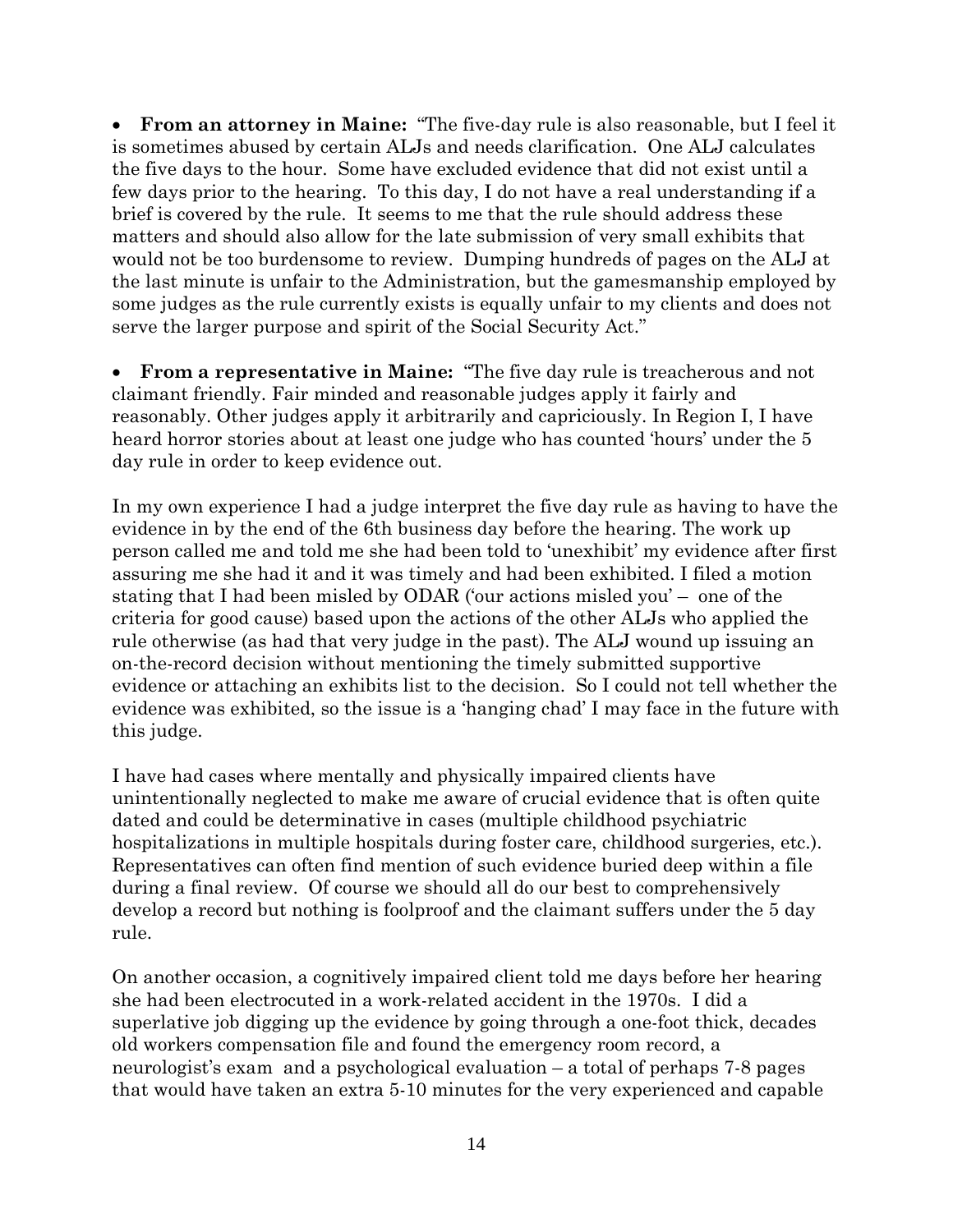medical expert to review. That judge postponed my client's hearing for another 3 months rather than take the evidence late under the 5 day rule.

Then there are other factors over which we have no control, such as medical opinions rolling in at the last minute from busy doctors, despite the fact the request for opinion evidence went out weeks before the hearing. Some judges will accept an opinion if it is dated after the 5 days, which is reasonable to base it on the date the evidence was generated. How can you submit it before it exists? But other ALJs won't accept it. Representatives may deal with perpetually non-responsive doctors' offices that we have to keep after and drag medical evidence out of.

But the 5 day rule can keep evidence out that has been hard fought for, and make claimants wait 1 and 1/2 years for the Appeals Council to send the case back with instructions to review the evidence. This recently happened as the AC actually wrote an order stating it was remanding and giving the claimant the opportunity for a new hearing, so the opinion letter was not late anymore! This is a formidable burden placed upon the claimant caught between the representative and the judge. I would rather revert to the 20 days notice and no 5 day rule. Although the 75 day notice without the 5 day evidence deadline would be the most consistent, in my opinion, with this 'beneficent' program …."

• **From an attorney in Maine:** "The 5 day rule has been badly abused by some ALJs … Some ALJs exercise reasonable judgment when administering the rule, but clients have clearly been hurt by the arbitrary way some ALJs apply the rule.

Before DSI, the obligation of the adjudicators to develop the record was clear. With the adoption of the 5 day rule, ALJs have been permitted to ignore this obligation. 'Late' opinion evidence can be excluded very easily by the ALJ who wants to deny a claim."

• **From an attorney in Maine:** "The 5 day evidence submission requirement eliminates the ALJ's duty to develop the record, leads to adversarial hearings, and unfairly results in exclusion of relevant evidence.

As an example of problematic results, I have seen a case where the ALJ requested at the hearing that the representative submit records, received them shortly after the hearing, then declined to admit them under the 5 day rule (apparently because they were favorable to the claimant).

I have seen a case where an inexperienced representative submitted several hundred pages of mental health records less than 5 days before the hearing. These were rejected, resulting in the case being heard with no medical evidence of mental health treatment in the record from the preceding year.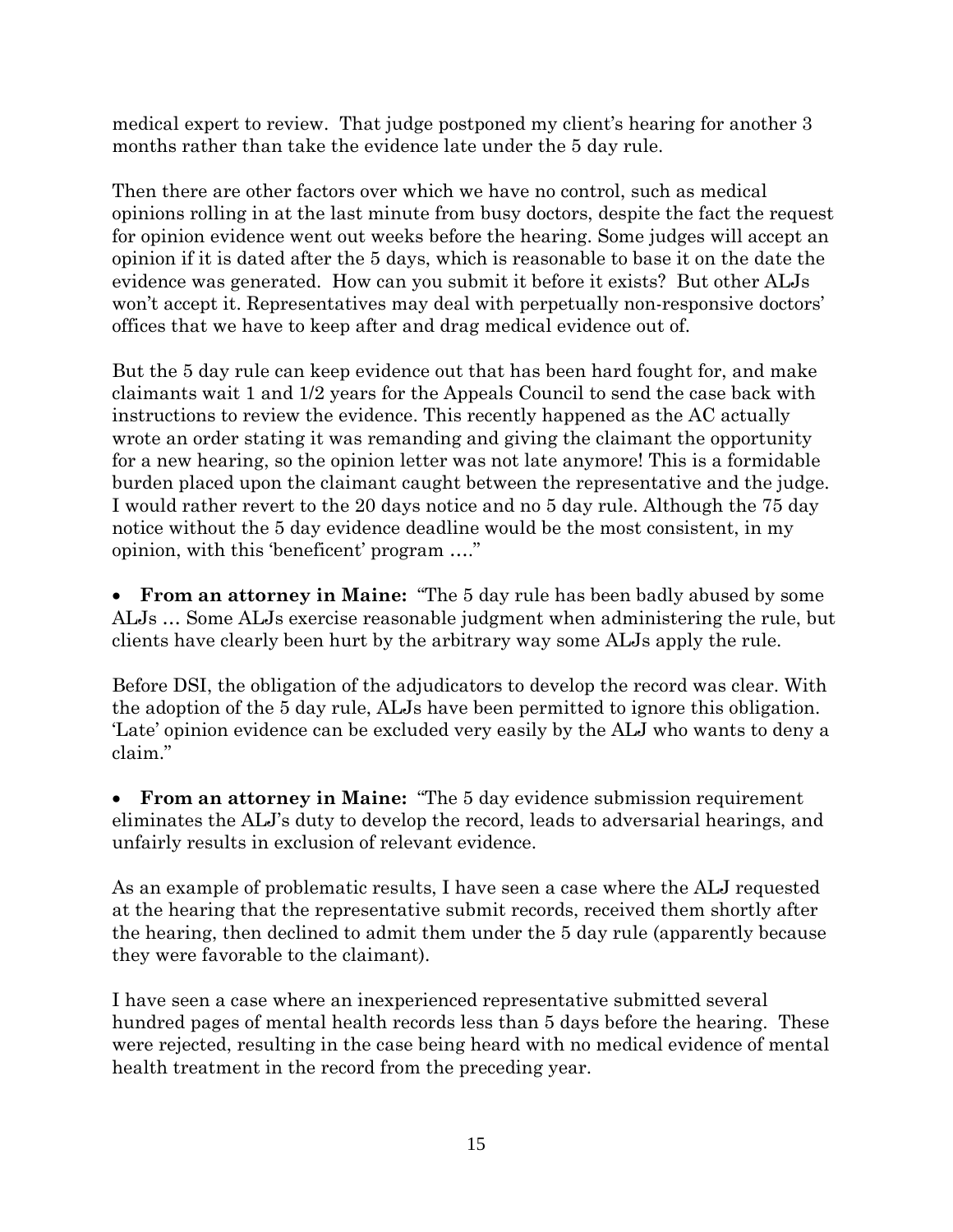I have seen a case where the claimant had undergone one day of neuropsychological testing prior to the hearing, and was scheduled again for more testing the second day after the hearing. The representative was not involved in arranging or scheduling the testing. The ALJ refused to accept the testing even though it was directly relevant to the disability claim.

In addition, the standards for good cause, as well as the precise meaning of "5 business days before," are unclear and are interpreted inconsistently."

• **From an attorney in Massachusetts:** "The five day rule is ridiculous! We do our best to cultivate the evidence in a timely manner but we are at the mercy of the providers much of the time. There is no reason to penalize the claimant because their doctor is on vacation, etc."

• **From an attorney in Massachusetts:** "There are two types of evidence which we have trouble with. First, obviously, very recent evidence. Second, functional evaluations are getting harder to obtain and sometimes come in around or even, in rare cases, after the five day limit. In both instances, ALJs take the evidence.

Most of the ALJs in this area are fairly flexible with the five day rule, so long as they see representatives are complying with it generally. I have never had evidence excluded. However, there are a certain few ALJs who relish their role, and the potential it affords them for humiliation [of claimants]. I have heard from other advocates that they use the 5 day rule as a tool for their amusement.

But, by and large, the two rules together [the 75-day notice rule and the 5-day rule] have, in my experience, generally improved practice … One obvious due process objection is that the ALJ is adjudicating a claim through the date of his decision. An inflexible application of the five day rule would deny a claimant the ability to submit evidence regarding his condition during that same period of time. However, that has not appeared to have occurred in my experience.

The rules are generally good ones. However, they have the potential to be used to hurt claimants … in really bad ODAR offices, such as exist in places outside this region. On balance, the 75-day notice rule works very well and the 5 day rule generally acts as a good way to guide representatives …."

• **From an attorney in Massachusetts:** "I cannot say that closing the record 5 business days prior to hearing has been a huge problem in Massachusetts. I think that, combined with at least 75 days advance notice of hearing, many advocates have found that they can develop the record in time. However, I also think that misapplication of the rule is a risk factor for claimants. Here are my concerns and examples of ALJs misconstruing the rule in Region I.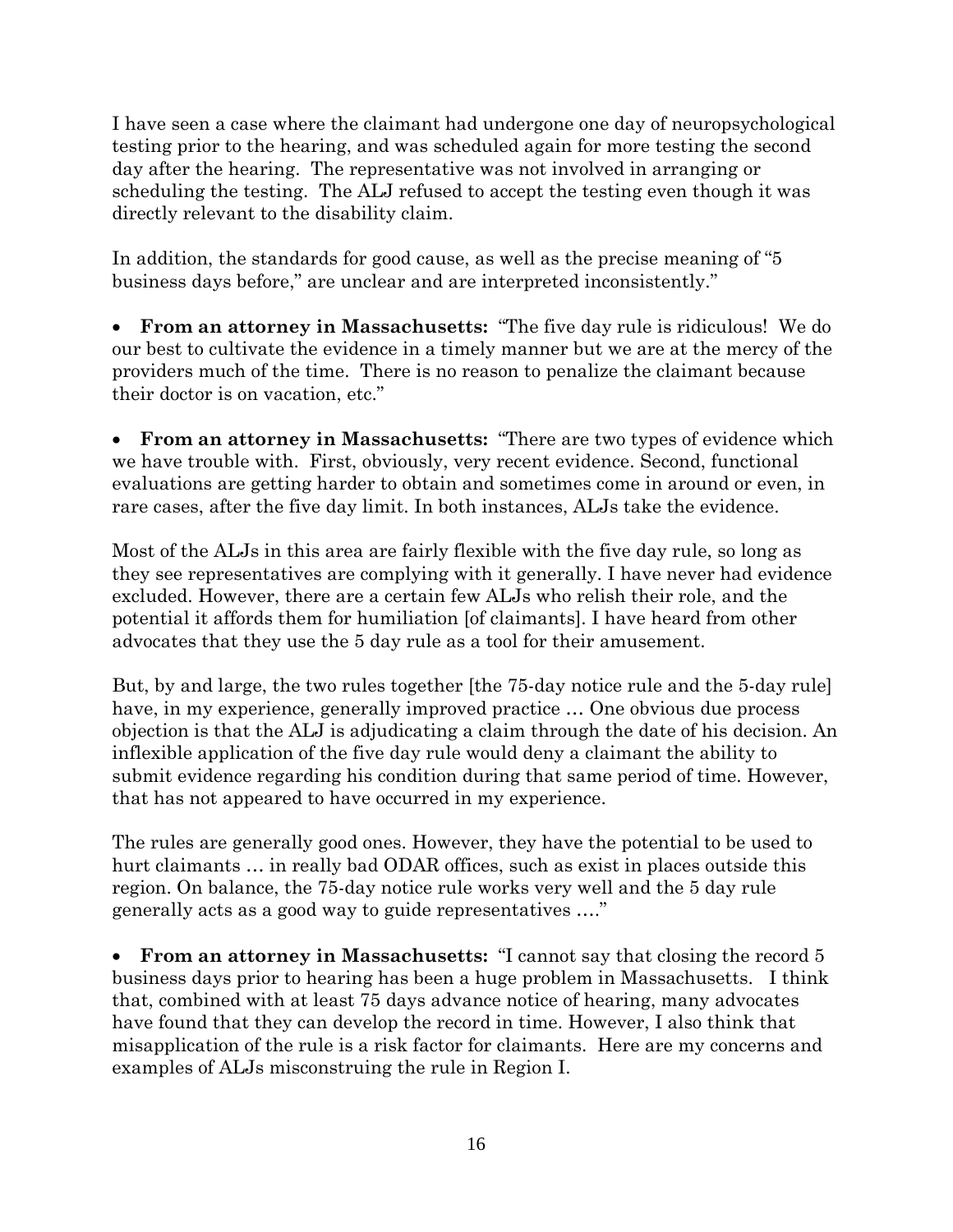○ I have heard of a few cases where ALJs refused to accept evidence prior to hearing but after 5 business days prior to hearing. In one case, it was allegedly the definitive IQ evidence that had not previously been supplied by the provider. Some ALJs have considered a memorandum of facts and law to be covered by the rule and so have not accepted a pre- or post-hearing memorandum.

○ Some ALJs have applied the 5 day rule to nondisability cases like SSI financial eligibility appeals.

○ Some ALJs have considered the medication list to be covered by the 5 day rule.

 $\circ$  At least one ALJ has said he has no discretion but to close the record 5 business days prior to the scheduled hearing.

○ A couple of ALJs have miscounted the 5 days.

Clearly, ALJs need better instruction or reminders or both on the 5 day rule to prevent overly restrictive application if it is going to be kept and/or expanded. The "good cause" rules for submitting new evidence after 5 business days prior to hearing are too restrictive (I refer to them as progressive discipline). Legal services advocates tend to take cases at the ALJ level of appeal and our clients often do not find their way to us in time to have at least 75 days advance notice of hearing. In addition, many medical providers, social service providers, and schools have reduced staff and time to respond to requests for documents, opinion and residual functional capacity information, especially those serving the poorest claimants and those least able to cope."

• **From an attorney in Massachusetts:** "We have judges who: (1) count Saturday and Sunday as part of the 5 days [i.e., not counting business days only] ; (2) end the 5 days on the day of the hearing, or end the five days the day before the hearing; (3) count holidays or don't count holidays as part of 5 days; (4) review the time evidence is filed, and if filed after the office has closed for the day, don't count that day; (5) include the representative's brief and claimant's medication sheets as subject to the five day rule (the latter can result in it being read at the hearing); (6) never apply an exception to five day rule (I had results of an MRI taken 3 days before the hearing, relevant to case, which the ALJ refused to accept); and (7) will always accept records within the 5 days, finding them relevant.

If access to the electronic folder is not working properly, and evidence does not show up when sent, that can create problems with the 5 day rule as well. In short, just about any permutation of this rule that can happen, will happen."

• **From an attorney in New Hampshire:** "This rule may be 'logical' to have, but it often creates great injustices for claimants who are the most disabled/impaired. When working with individuals with disabilities, the 5 day policy should be an aspirational goal, and not a limiting rule, as it is now.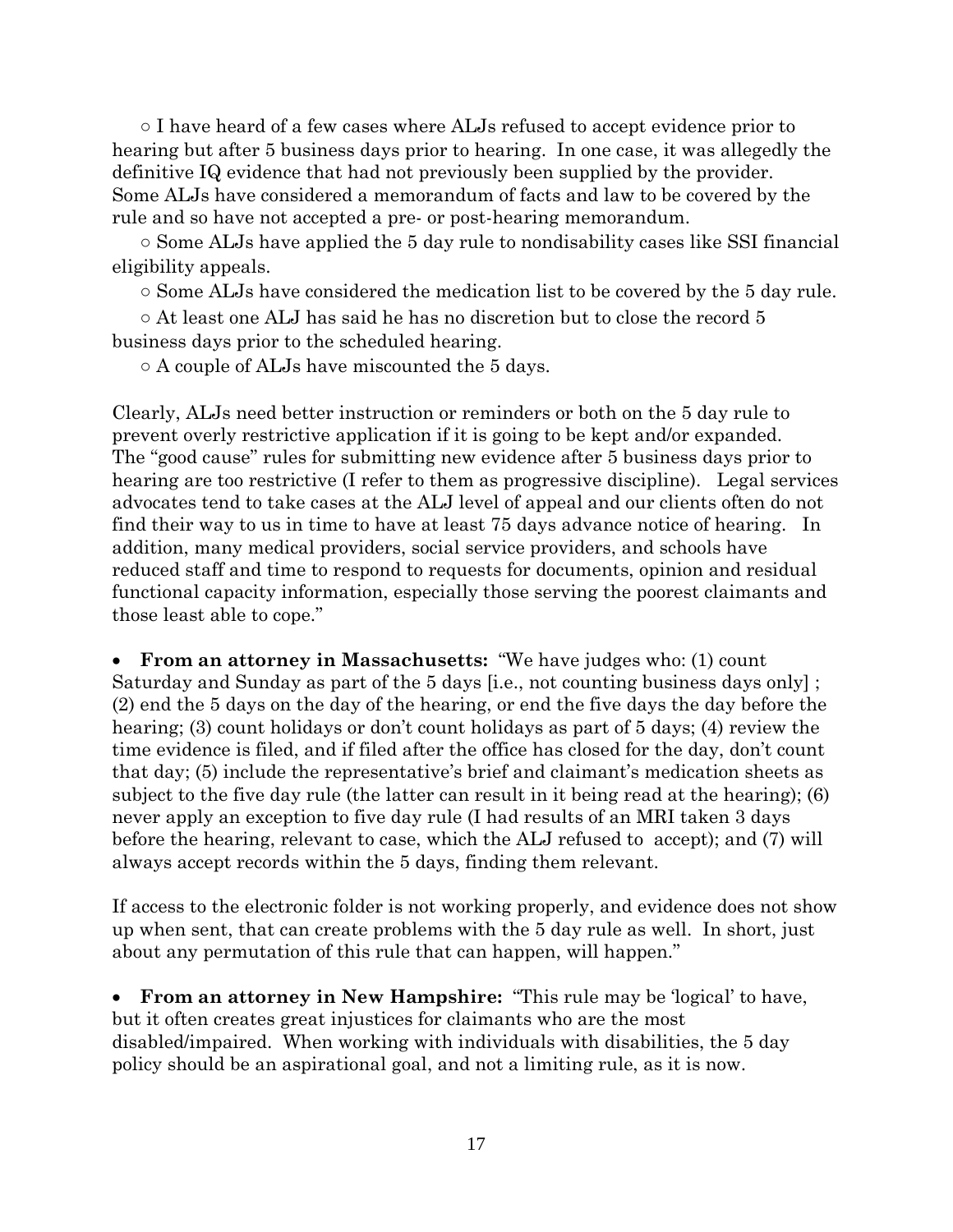If evidence is not submitted within the five day rule, critical evidence may be kept out of the administrative record, or the ALJ hearing may be postponed months into the future. Either way, the claimant is harmed. I have many examples of cases where the 5 day rule could not be met. Some examples:

○ Claimants sometimes choose medical service providers who are exceedingly slow to send out medical records; sometimes it takes them several months. Some never send them out and subpoenas are necessary, or at least threats of subpoenas are necessary. When time is running out, I will ask claimants to pick up and deliver records, but these claimants need to have the mental and physical capacity to do this, and the most cannot do this. We can't control when medical records actually become available.

○ Some medical providers do not create a 'record' for many days or even weeks. We cannot order the medical record if it has not been created yet.

○ When the medical record is ordered, it often does not contain the latest information because there is delay in the creation of the record, or there is a delay in the medical record becoming part of the medical records 'department.' In other words, some medical facilities have record 'departments' and all record requests have to be submitted there. Actual treatment notes, lab results, etc., are not promptly transferred to the 'records' department.

○ People with organic brain injury, borderline intellectual functioning, mental illness, or other impairments which affect memory frequently 'forget' to tell the appointed representative critical information, or they do not know that certain information is critical. Sometimes I will learn new information at the last minute.

○ Sometimes claimants have hospitalizations, medical emergencies, or other unexpected events that occur within a month or two of the hearing. They are busy taking care of their emergencies or are otherwise too sick to convey information to me and there is insufficient time to order records for arrival before the hearing date.

 $\circ$  I am representing a person who lives about 1.5 hours from my office. Her main disability is based upon organic brain injury. Her ODAR hearing is scheduled for May 20, 2013. Per usual procedure, I requested updated medical records from Exeter Hospital, near where the claimant lives, on April 8, 2013. I sent a medical authorization for these records, which is accepted by most providers. On April 26, 2013, I received a letter from the Hospital stating that the medical authorization was not good enough, and that I had to use "their form." I now have to send the form to the client to sign, she has to send it back to me, and I have to resend the request for records to the hospital. This will cause a minimum of 6-7 days delay, if my client immediately signs the form and returns them to me. **But**,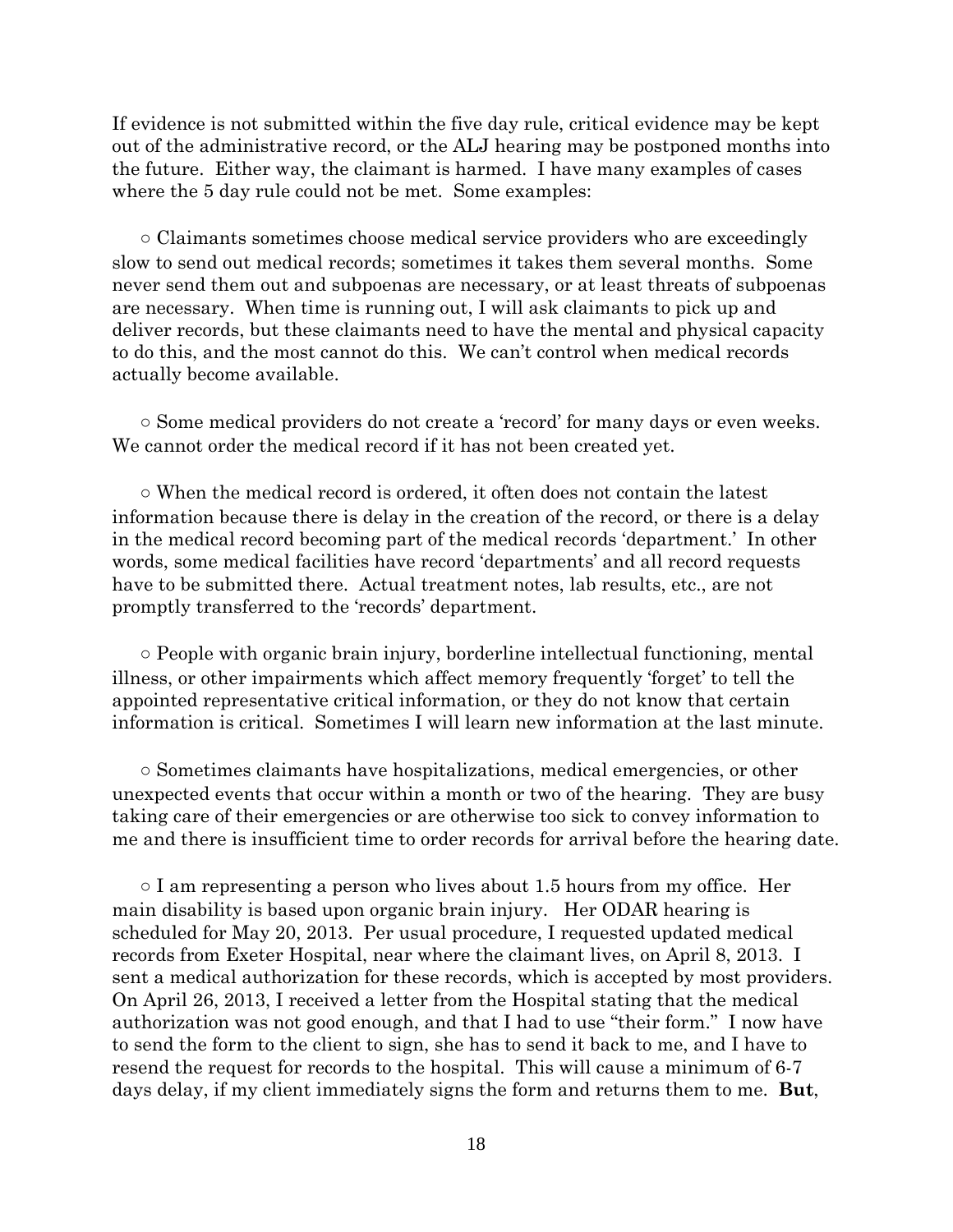as my client is brain injured, and she may not do it promptly, or she may not do it all.

○ This problem is an important one to share. When I order medical records on behalf of my client, I have to pay a minimum of \$15.00 per request, which covers the first 30 pages, and then I can be charged 50 cents per page thereafter. Consequently, when the record consists of just 5 pages, I still have to pay a minimum of \$15.00. This is statutorily allowed by New Hampshire law. My clients are required to reimburse this cost to me. On the other hand, if the claimant requests a copy of his/her records, the provider will often give them a copy for free, as a courtesy. When the medical record is extensive, the cost of medical records can be in the hundreds of dollars, and disability applicants do not have the money to pay. Some claimants will insist on trying to collect their medical records themselves to save these costs. More frequently than not, they fail to accomplish this. This is understandable because of their impairments. When I am allowed by the claimant to take back the responsibility of collecting records, sometimes there is not enough time before the hearing.

○ I have experienced some ALJs who use the 5 day rule in an abusive way. For example, sometimes I will obtain last minute evidence which is simply a few pages of updated information, such as treatment notes that do not materially change the overall analysis. It should not take the ALJ more than 5 minutes to review the new evidence, but the ALJ will insist on the claimant choosing between (1) postponing the case so the ALJ has time to review the new evidence; or (2) going forward with the hearing but leaving the evidence out."

• **From an attorney in Vermont:** "I, for one, hate the 5 day rule. I don't mind a request to submit evidence 5 days before the hearing (which is at least 7 days, since it is 5 business days); that much makes sense. But often our clients are still undergoing treatment up to the date of the hearing, and evidence may come in just before, or even after the hearing date. Some ALJs are rigid about the 5 day rule; others will allow additional evidence to be submitted if one explains why it was not available in time for the 5 day rule. We have often discussed the 5 day rule on our informal Vermont listserv, and I believe we are unanimous in the position that it should not be mandatory.

## **4. What suggestion(s) does NOSSCR have, if any, for improving the current regulations, policies, and/or practices regarding the current pilot program in Region I?**

#### **a. NOSSCR recommendations**

We offer the following recommendations for the submission of new evidence: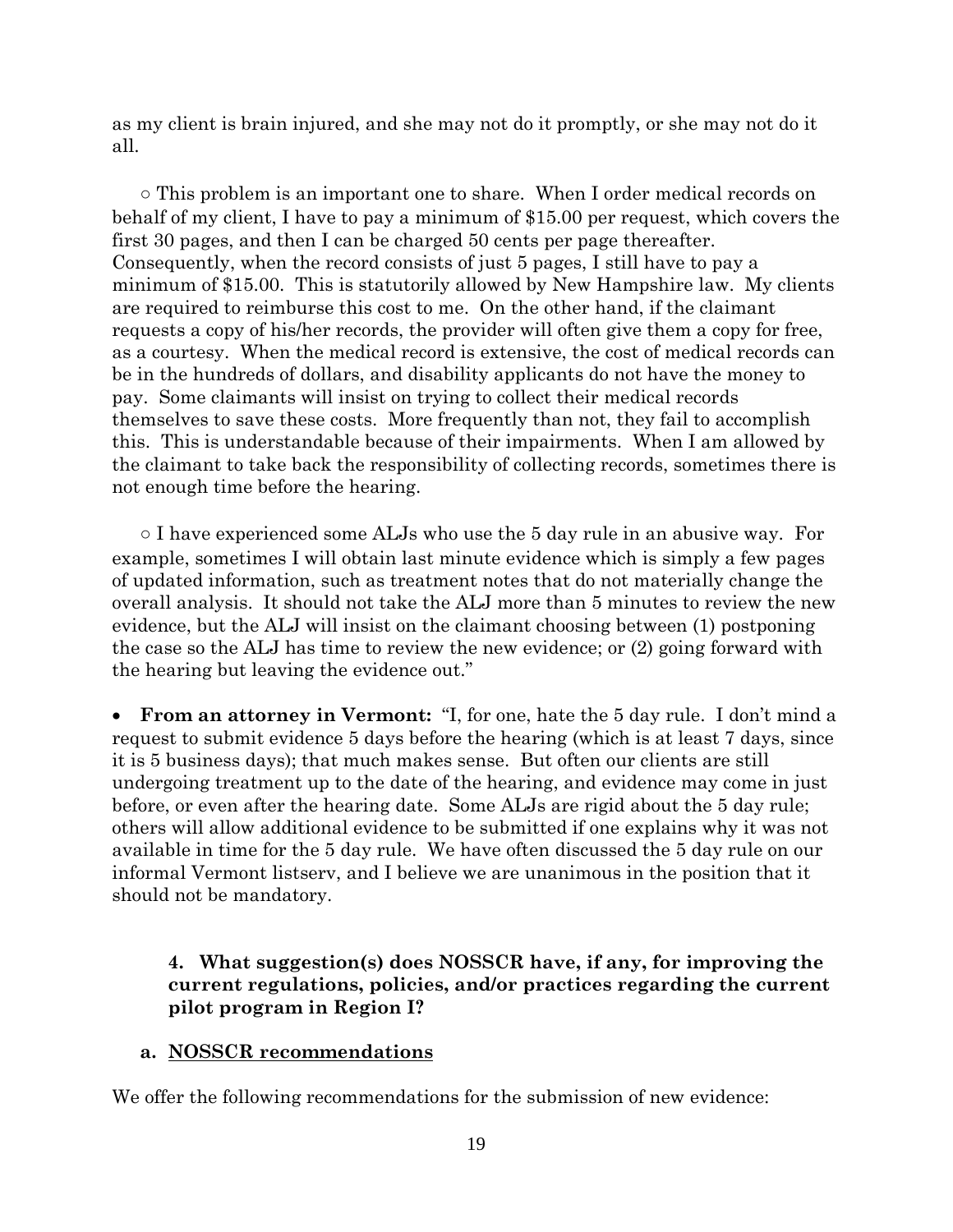- **No time limit to submit evidence before the hearing.** This is consistent with the claimant's statutory right that a decision be based on evidence "adduced at a hearing." The current rule in effect in non-Region I states allows evidence to be submitted until the hearing. It should be retained nationwide.
- **More notice of the hearing.** We support expanding the 75-day hearing notice nationwide. A 75-day notice requirement would significantly improve the ability to obtain and timely submit evidence.
- **Submission of post-hearing evidence.** If the record is closed after the hearing, there should be a good cause exception that allows a claimant to submit new and material evidence after the hearing. While it benefits claimants to submit evidence as soon as possible, there are many reasons, as discussed earlier, why they are unable to do so and for which they are not at fault. It the record is closed, there should be a simple good cause exception that allows a claimant to submit new and material evidence after the ALJ decision is issued.

The construct used in the federal courts could be adapted. It is important that the regulations do not include an exhaustive list of reasons since each case turns on the facts presented. The "good cause" exception for district court "sentence six" remands for new and material evidence is well-developed. A review of published court decisions shows a wide variety of reasons why evidence was not submitted prior to the court level, including:

- o Medical evidence was not available at the time of the hearing.
- o The claimant was unrepresented at the hearing and the ALJ did not obtain the evidence.
- o Medical evidence was requested but the medical provider delayed or refused to submit evidence earlier.
- o The claimant underwent new treatment, hospitalization, or evaluation.
- o The impairment was finally and definitively diagnosed.
- o The claimant's medical condition deteriorated.
- o Evidence was thought to be lost and then was found.
- o The claimant's limited mental capacity prevented him from being able to determine which evidence was relevant to his claim.
- o The existence of the evidence was discovered after the proceedings.
- o The claimant was unrepresented at the hearing and lacked the funds to obtain the evidence.

There are many permutations, depending on the circumstances in each case.

## **b. Additional recommendations from Region I NOSSCR members**

## • **Recommendations from an attorney in Maine:**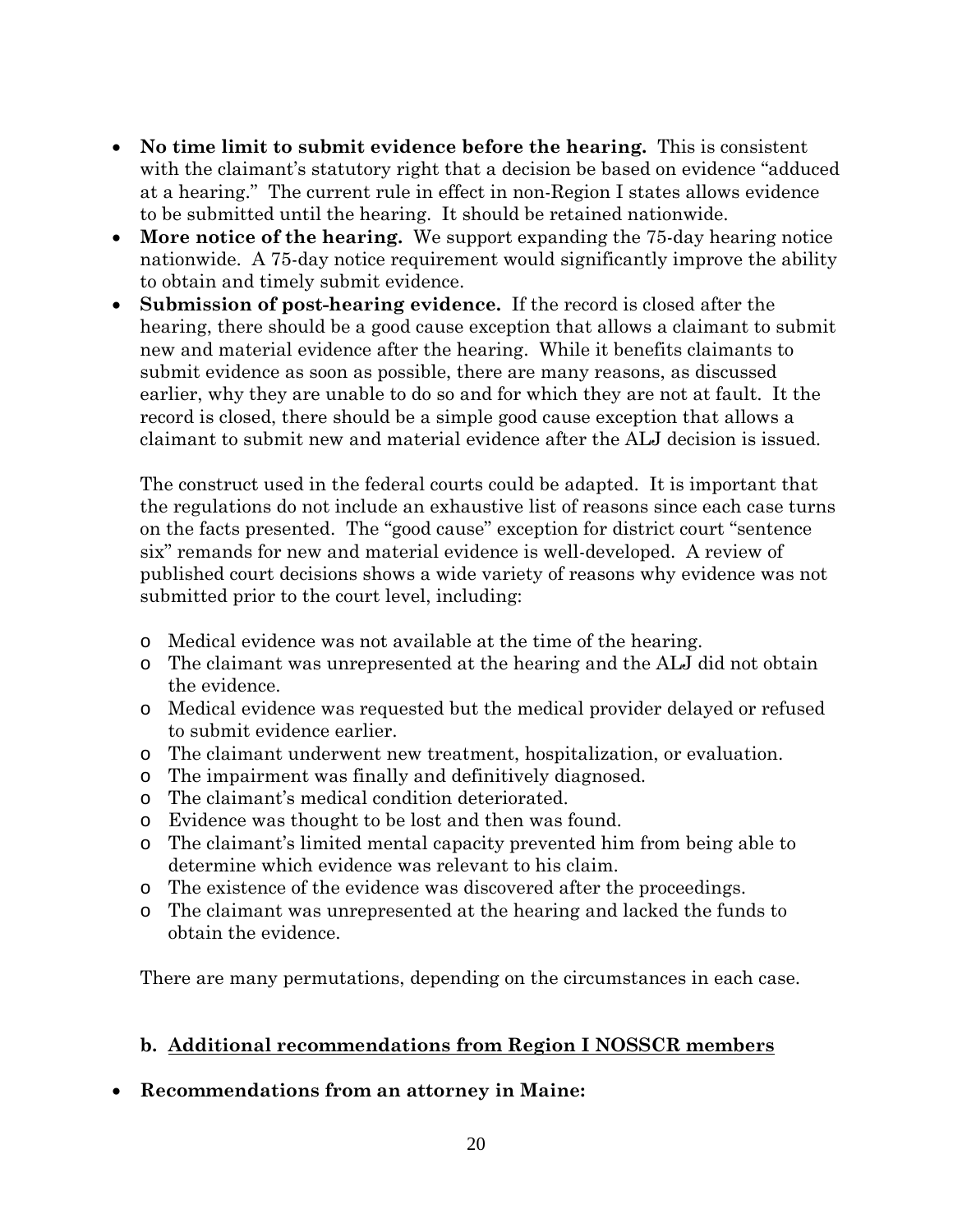The 5 day rule should be modified to include the following:

- o 5 "calendar" days, not business days.
- o The default position is always to admit the evidence. There needs to be generous admissibility, not a gauntlet. Certainly, it should not be applied to evidence that did not exist 5 days before the hearing.
- o To exclude, there needs to be willful malfeasance on the part of the claimant's representative; I do not see how malfeasance should ever be imputed to a *pro se* claimant. That is, some showing that the proffered evidence could have been acquired before but was not. It should be a sufficient response that it was duly requested before or within a week of receipt of the Hearing Notice, but not received through no fault of the claimant or the representative. Extracting evidence, especially opinion evidence, from medical providers, is a lengthy chore, and the delay by medical providers should not be held against claimants.
- o Late evidence that is from an "acceptable medical source" that the record otherwise lacks should be admitted. By definition, it relates back to the time in question [dated before the hearing], and could go to the Appeals Council after an unfavorable ALJ decision. If ALJs are going to flout the intent of the medical source Social Security Ruling [SSR 06-03p – evidence from treating medical sources who are not "acceptable medical sources"] in order to deny claims, when the world is turning toward the increasing use of such sources and decreasing use of doctors and psychologists, then such evidence should always be considered if it exists. Having that black and white is easier than requiring that it be adjudicated that the case turns on whether there is sufficient evidence from an acceptable medical source on which the case turns.
- o Finally, to exclude evidence, the ALJ needs to give reasons in the decision that are particularized rather than relying on the 5-day rule. Articulating a specific reason other than "the evidence is late ... no exceptions to exclusion are found" would seem to be a minimum requirement of due process. Indeed, requiring the ALJ to articulate the reason would establish most of the time that exclusion is arbitrary and capricious and manifestly unjust.

#### • **Recommendations from an attorney in Maine:**

If the idea of expanding the 5 day rule nationwide cannot be eliminated, then we need much clearer direction as to what is and what is not good cause for missing the deadline.

For example, if the document in question did not, in fact, exist before 5 days before the hearing, it should not be considered late. I once received a letter from a client's employer that was dated less than 5 days before the hearing. It contained relevant information concerning the details of the employment. It was excluded. We have had many situations where it was the providers who caused delays that caused the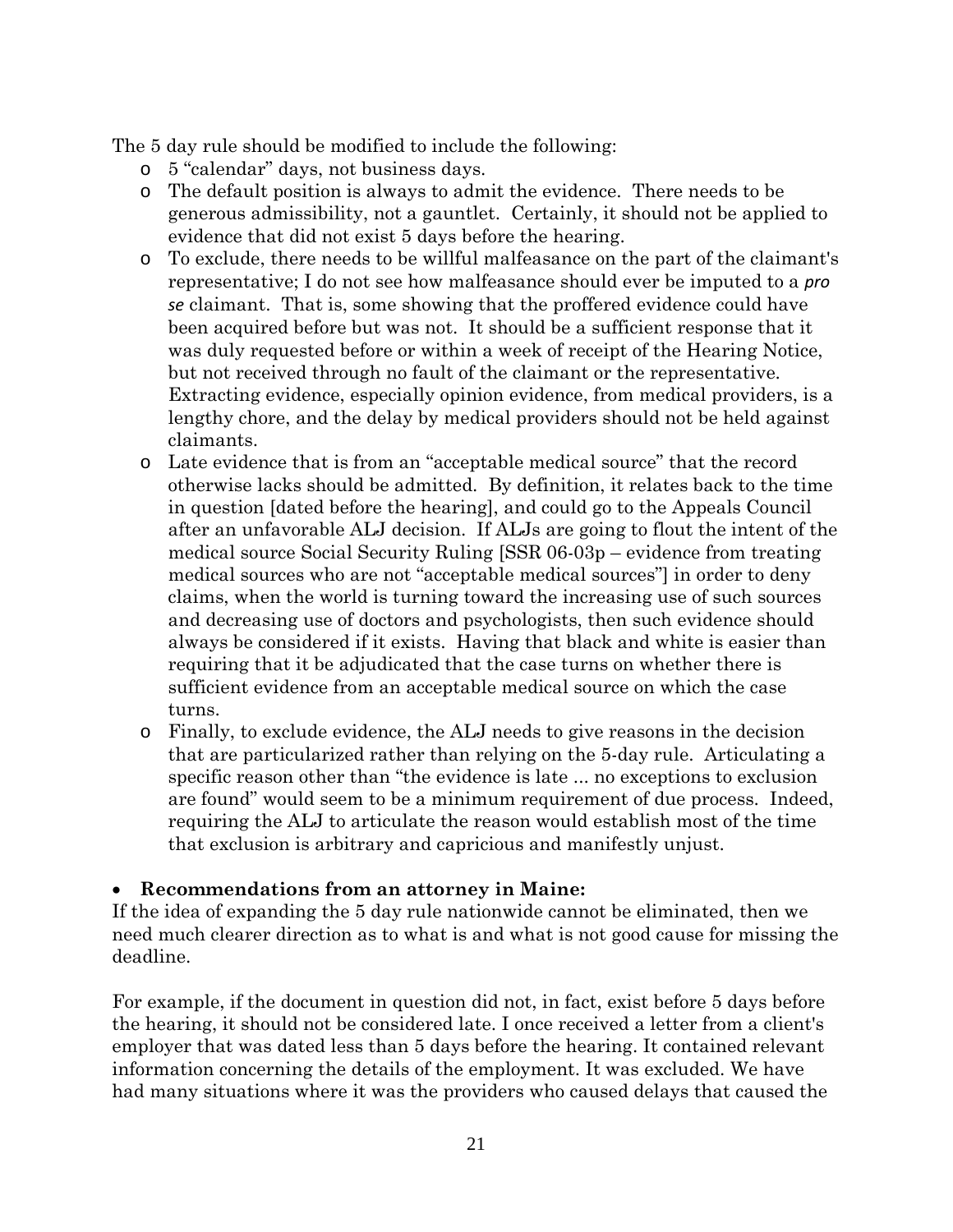missed deadline and their opinion evidence was excluded even though they were acceptable medical sources and the ALJ would otherwise be required to give their opinions special consideration.

In its current form the 5 day rule is too easily abused and the claimants have no effective remedy when evidence is unreasonably excluded even when it is highly probative.

## • **From a representative in Maine:**

ALJs already have the discretion to postpone hearings if representatives come in with huge piles of medical evidence at the last minute. In the final analysis, if the five day rule is retained and expanded, "five business days" needs to be defined more succinctly. For instance, if the hearing office closes at 3:30 or 4:00 or 4:30 p.m., (as office hour changes occur based upon budgetary concerns), but we file evidence by at least 5 p.m., what does that mean, especially if a judge is counting the hours? For example, if we file appeals of Social Security determinations with the federal district court, we have until midnight to meet deadlines. At the very least, if the five day rule is retained and expanded, the "fifth business day" deadline before the hearing means the fifth day before the hearing and ends at midnight.

#### • **From an attorney in Massachusetts:**

Clarify the counting of the 5 day rule; expand the list of reasons to waive it; and issue some instruction that the rule is to be applied to ensure that all relevant evidence comes in, to protect the claimant's right to a *de novo* hearing.

• **From an attorney in Maine:** Eliminate the 5 day evidence submission requirement and revert to provisions in effect in all other Regions.

## **5. Does NOSSCR think the current pilot program in Region I should be continued, discontinued, or expanded to other regions? Why or why not? Please explain.**

NOSSCR's positions are discussed in response to Question 4 and in detail in Part I, *supra.*. In general, NOSSCR supports (1) Nationwide expansion of the 75-day advance notice of hearing; and (2) Elimination of the rule requiring submission of evidence five days before the hearing. If the five day rule is retained, it must be clarified and more policy guidelines issued, prior to expansion beyond Region I, to prevent arbitrary and inconsistent application of the rule by some ALJs.

\* \* \*